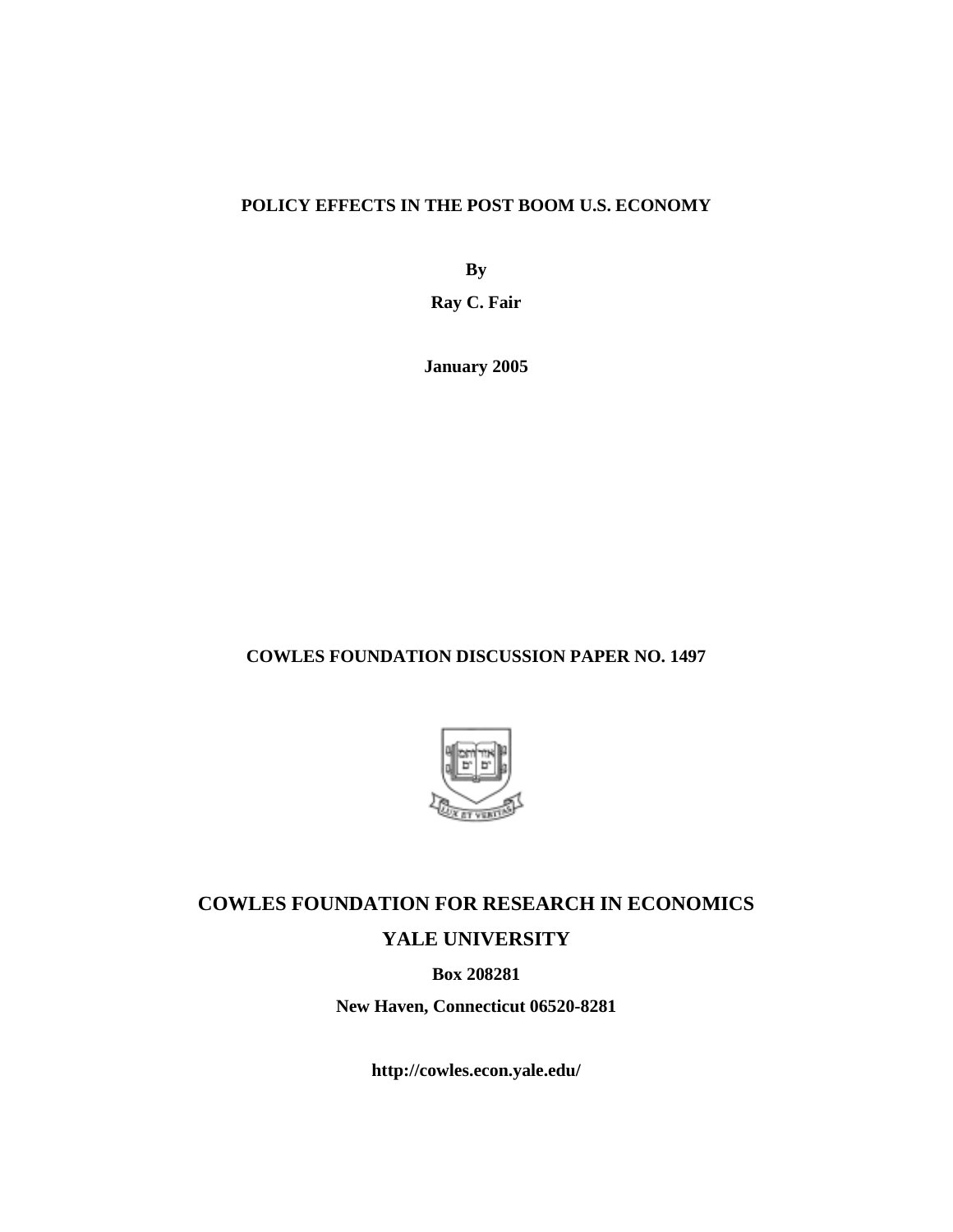# **Policy Effects in the Post Boom U.S. Economy**

**Ray C. Fair**<sup>∗</sup>

**January 2005**

#### **Abstract**

The paper analyzes the question why the U.S. economy in the 2000:4– 2004:3 period was sluggish in light of the large expansionary fiscal and monetary policies that took place. The answer does not appear to be that there were large structural changes in the economy or systematic bad shocks. This paper tests for such changes and shocks, and the results are generally negative. Instead, the main culprits seem to be large negative effects from declines in the stock market and exports. Although not tested in this paper, some of the decline in exports may be the result of the stock market decline, in which case most of the explanation is simply the stock market decline itself.

# **1 Introduction**

The United States had in the 2000:4–2004:3 period large expansionary fiscal and monetary policies and yet a recession and fairly slow recovery from the recession. The sluggish economy in this period can be seen from Figures 1–3, which contain plots for the 1985:1–2004:3 period. Figure 1 plots the log of real GDP; Figure 2

<sup>∗</sup>Cowles Foundation and International Center for Finance, Yale University, New Haven, CT 06520-8281. Voice: 203-432-3715; Fax: 203-432-6167; e-mail: ray.fair@yale.edu; website: *fairmodel.econ.yale.edu*.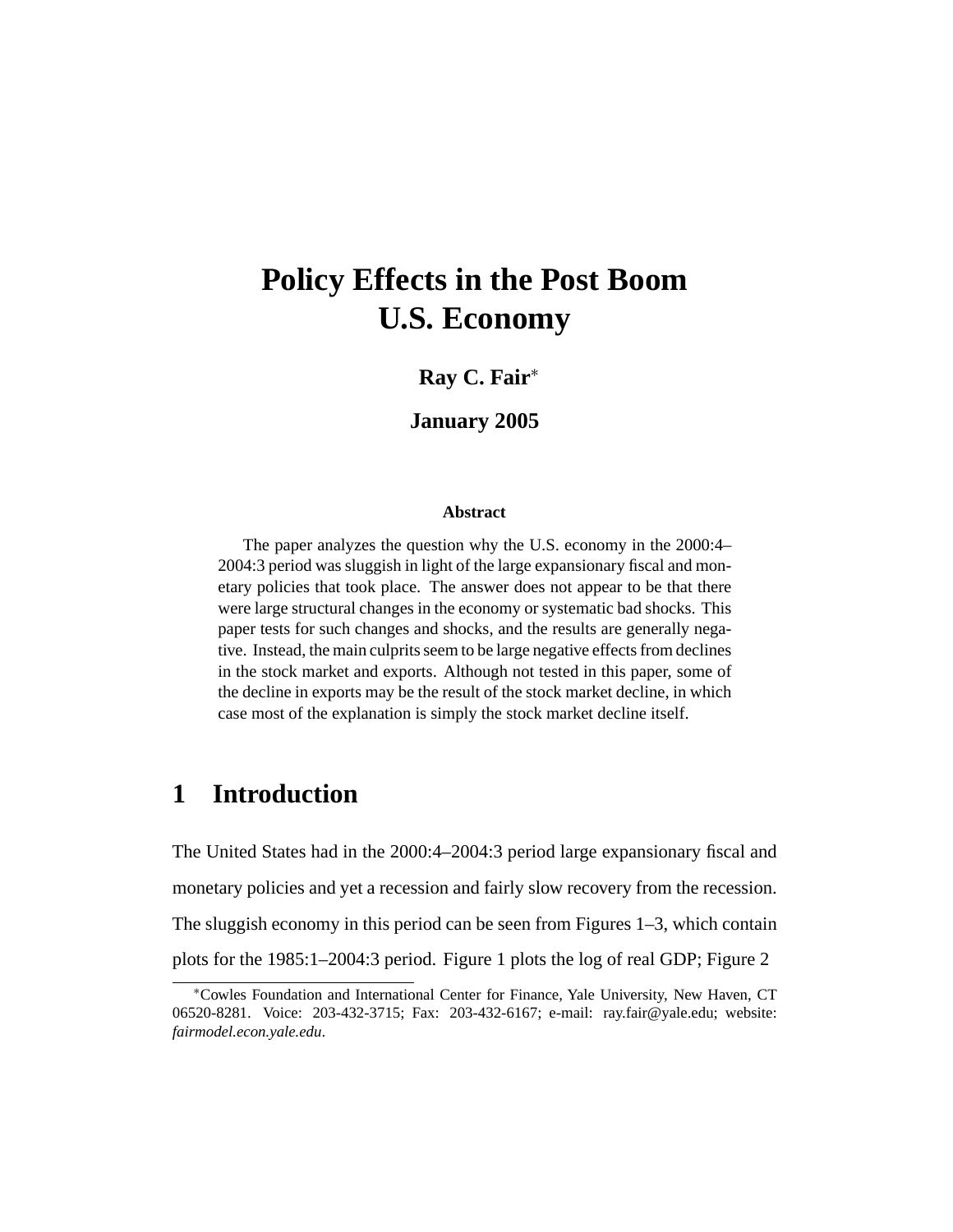

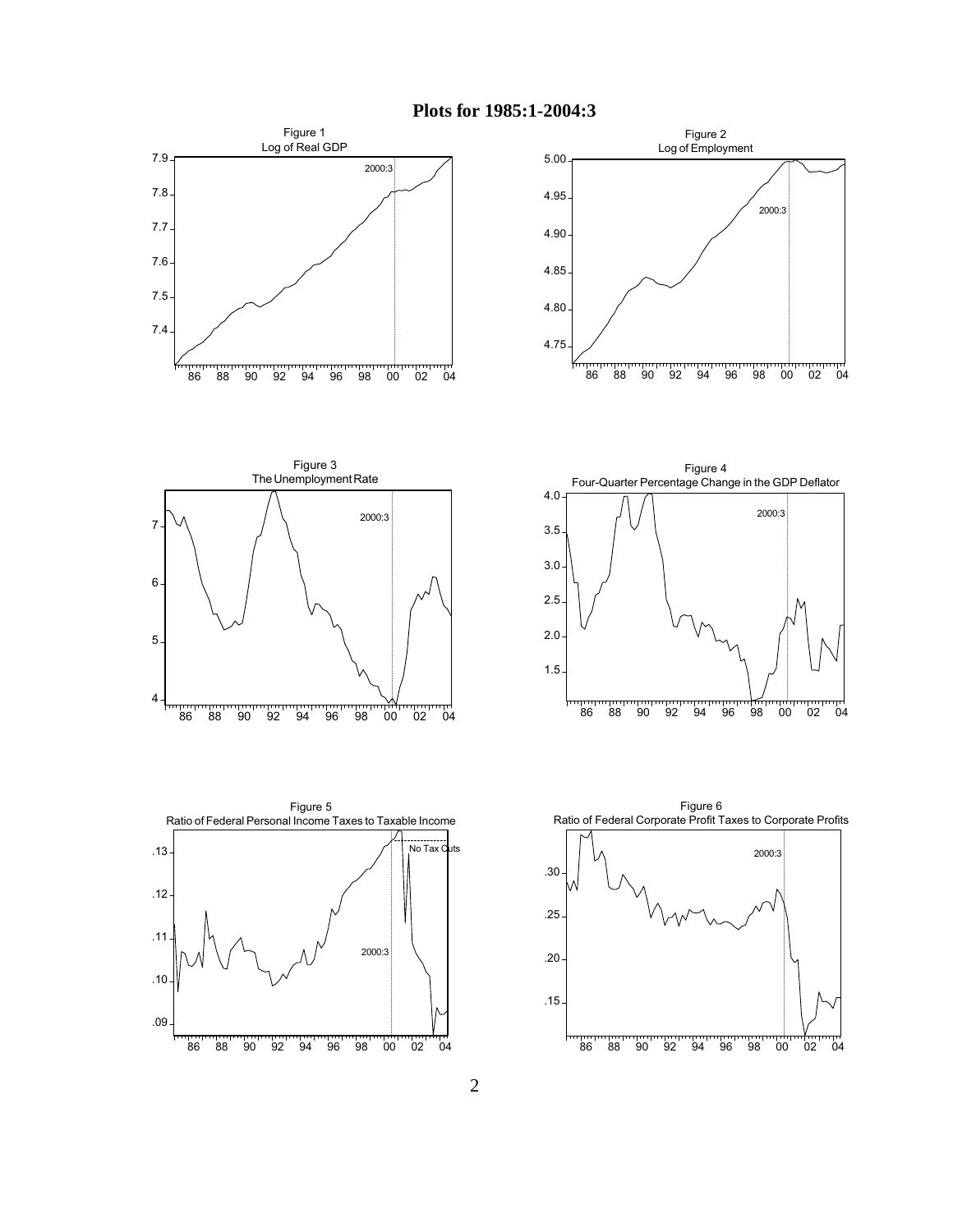#### **Plots for 1985:1-2004:3**

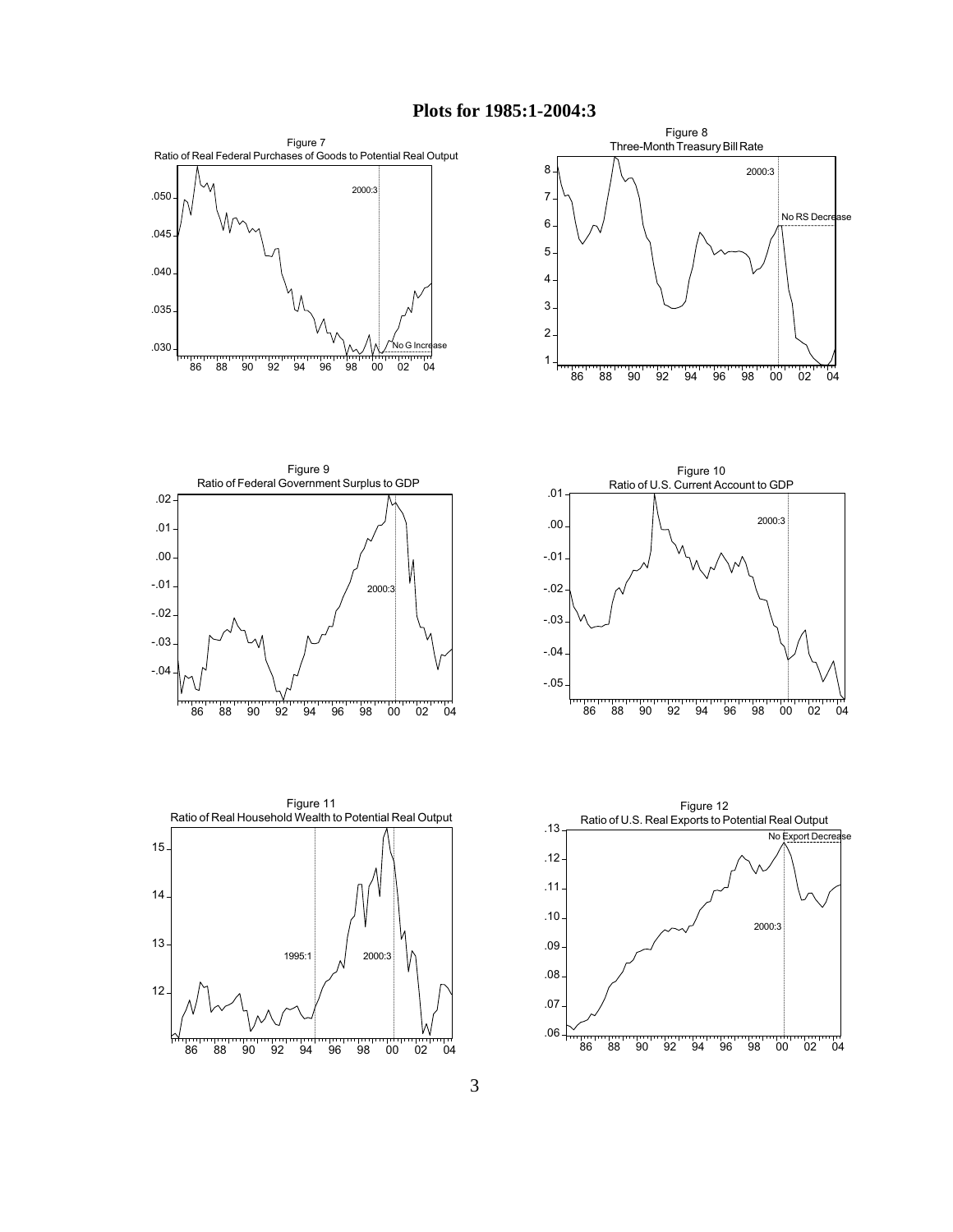

plots the log of the total number of jobs (called "employment"); and Figure 3 plots the unemployment rate.<sup>1</sup> Figure 2 is striking in showing essentially no job growth for the entire 2000:4–2004:3 period. Figure 4 shows that the inflation rate has remained low during the 2000:4–2004:3 period: inflation has clearly not been a problem. The expansionary fiscal and monetary policies can be seen from Figures 5–8. Figure 5 plots the ratio of federal personal income taxes to taxable income; Figure 6 plots the ratio of federal corporate profit taxes to corporate profits; Figure 7 plots the ratio of real federal purchases of goods to a measure of potential

<sup>&</sup>lt;sup>1</sup>The data are discussed in Section 2.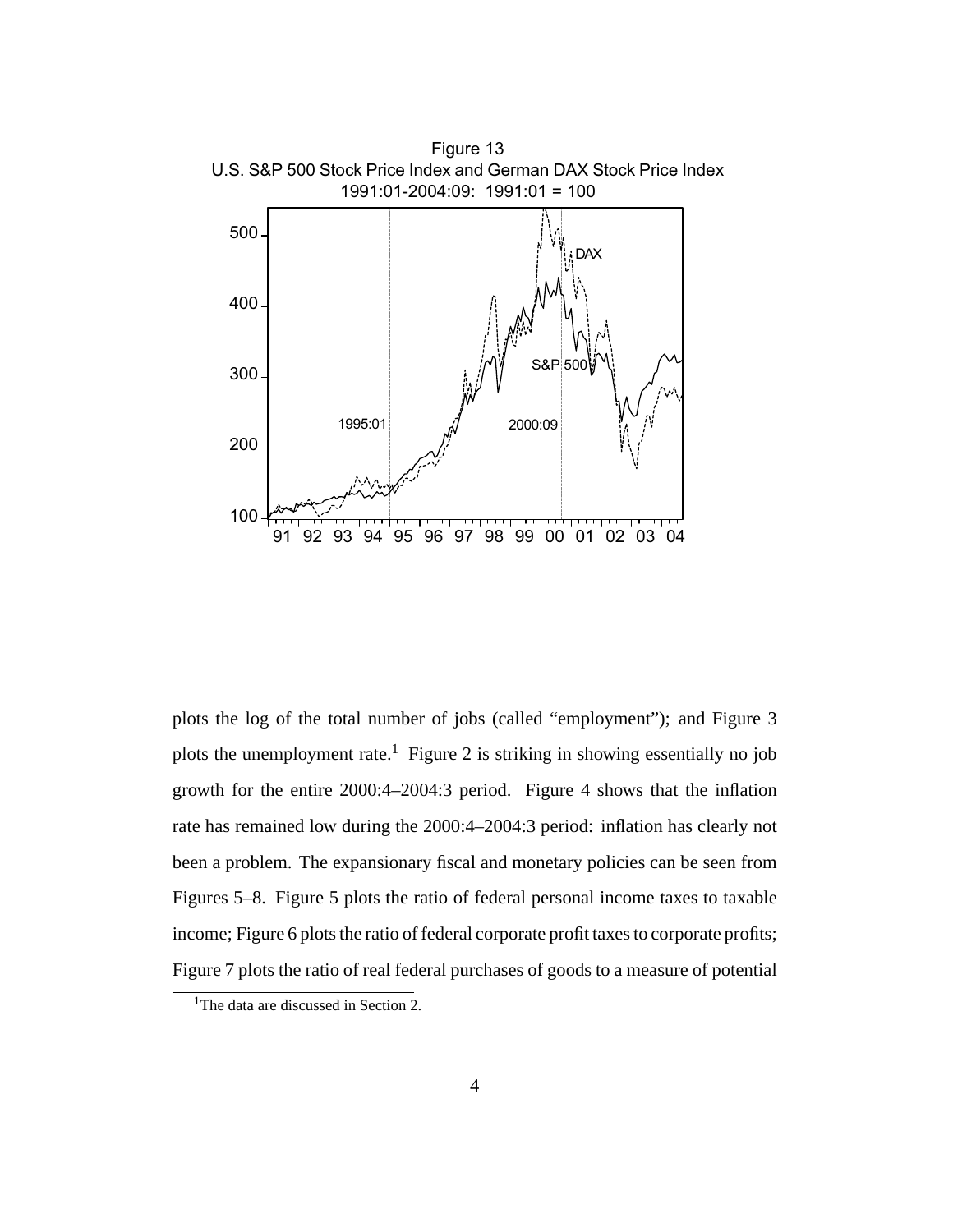real output;<sup>2</sup> and Figure 8 plots the three-month Treasury bill rate. (Ignore for now the dotted horizontal lines in Figures 5, 7, and 8—and in Figure 12 below.) Taxes fell dramatically beginning in 2001, and federal spending as a share of output rose fairly consistently from 2001:1 on. The Fed began lowering interest rates in 2001:1. Finally, Figure 9 shows the movement of the federal government budget from large surplus to large deficit in the period after 2000, and Figure 10 shows that the U.S. current account deficit remained large after 2000. The period 2000:4–2004:3 will be called the "post boom" period in this paper.

An interesting question is why with so much stimulus did the economy not do better? This paper uses a structural multicountry macroeconometric model, called the "MC" model, to try to answer this question. The MC model is briefly outlined in Section 2. In Section 3 the estimated U.S. equations are tested for structural change beginning in 2000:4. Did the U.S. economy change in structural ways in the post boom period? The results in Section 3 suggest no. In Section 4 the post boom period is examined for possible bad shocks. Were there a series of negative demand shocks that contributed to the sluggish economy? The estimated residuals of the U.S. consumption and investment equations are examined for large systematic values. There do not appear from this exercise to be systematically bad shocks $3$ 

<sup>&</sup>lt;sup>2</sup>The measure of potential real output is discussed in Section 2. In Figure 7, and in Figures 11 and 12 below, the variables of interest have been divided by potential rather than actual real output to avoid having the plots be influenced by cyclical fluctuations in actual real output.

 $3$ The word "shocks" in this paper is not meant to refer to changes in stock prices and changes in exports. As will be seen, these changes were large and negative in the post boom period. They have been taken to be exogenous in this paper. Although these changes could be called shocks, for ease of discussion, "shocks" has been limited to any exogenous changes other than stock-price and export changes.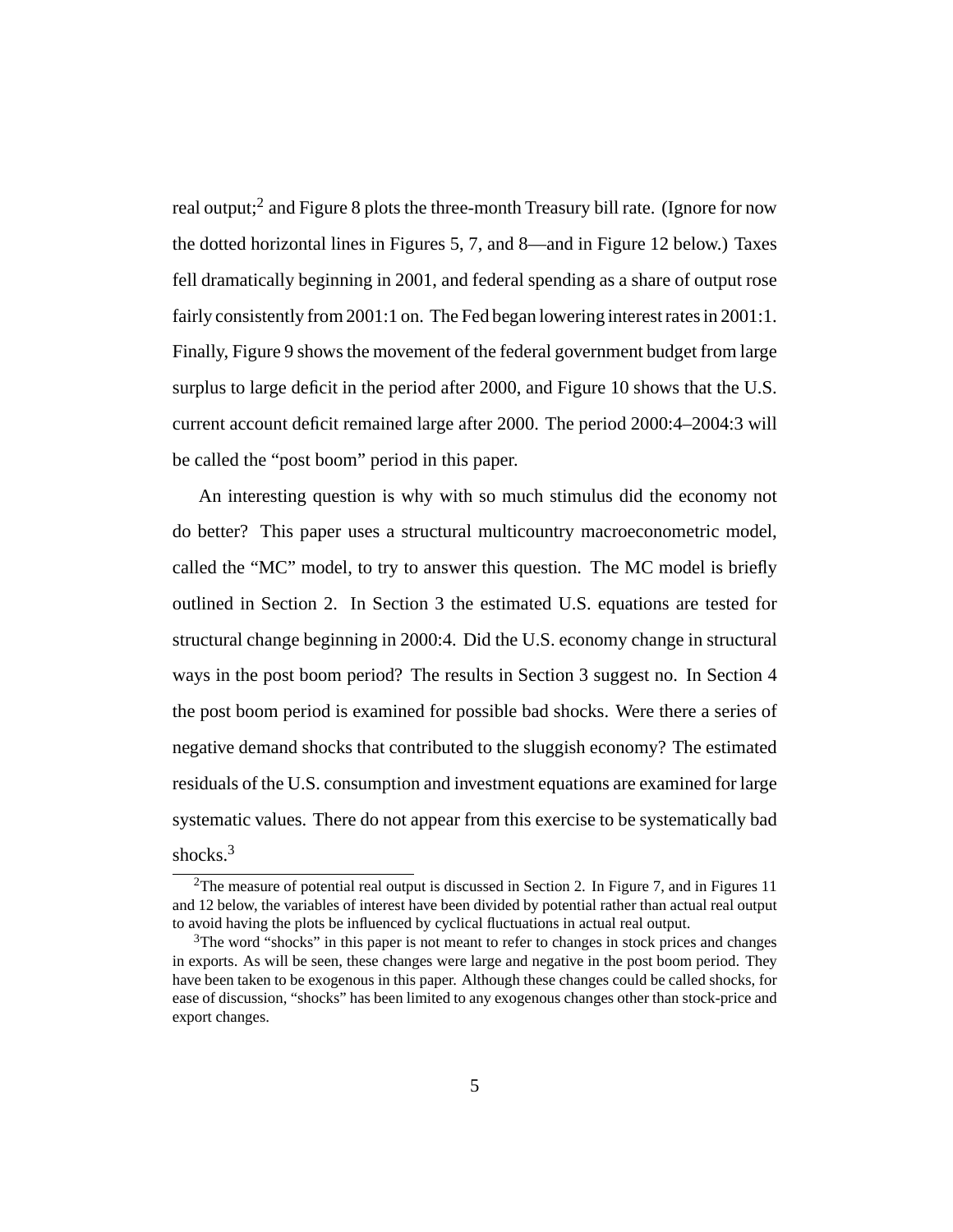Having ruled out structural change and bad shocks, what explanations are left? One important characteristic of the post boom period was a large fall in stock prices. The effect of the decrease in stock prices on U.S. household wealth can be seen from Figure 11, where the ratio of real U.S. household wealth to potential real output is plotted. There was a huge decrease in wealth beginning in the middle of 2000. Clearly, part of the sluggishness of the post boom period could be due to negative wealth effects.

Another important characteristic of the post boom period was a sharp fall in U.S. exports, which can be seen in Figure 12, where the ratio of U.S. real exports to potential real output is plotted. It is interesting that the fall in exports began almost exactly at the same time as the fall in stock prices. The fall in stock prices that began in the middle of 2000 was a worldwide phenomenon. An example of this is presented in Figure 13, where the U.S. S&P 500 stock price index is plotted along with the German DAX stock price index. It is clear that there is a strong positive correlation. The same is true of most other countries' stock price indices. It is thus possible that some of the decline in the demand for U.S. exports was due to negative wealth effects on demand in other countries. More will be said about this later.

Section 5 consists of a number of counterfactual experiments using the MC model. The first three experiments provide estimates of the effects of the expansionary fiscal and monetary policies in the post boom period. The estimates are briefly as follows. Had there been no tax cuts, employment would have been 2.2 percent lower by 2004:3 than it actually was; had there been no large increases in federal purchases of goods, employment would have been 1.2 percent lower;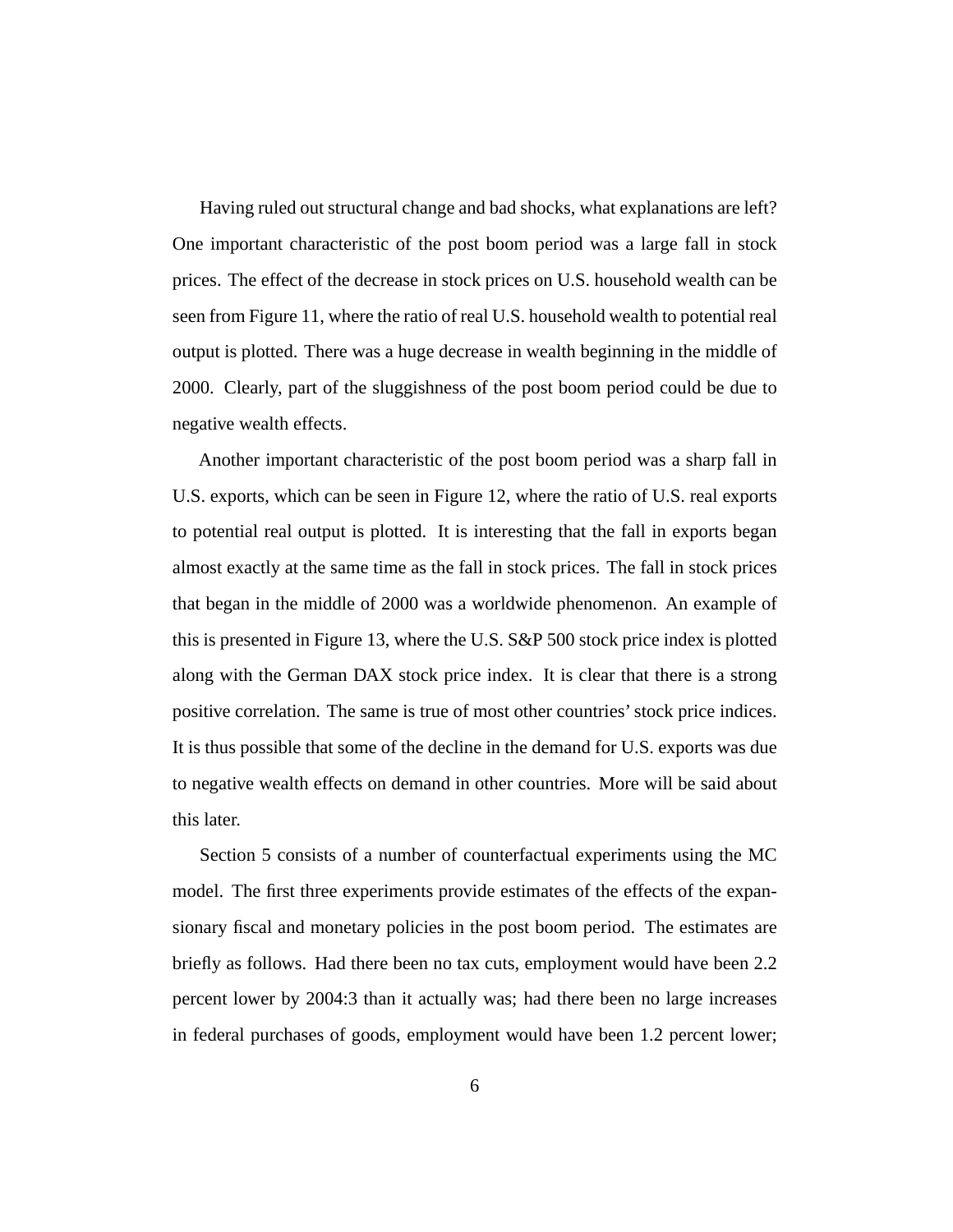and had there been no fall in short-term interest rates, employment would have been 2.5 percent lower. These effects are roughly additive in the model (fourth experiment), and the combined estimate is that employment would have been 5.6 percent lower in 2004:3 than it actually was. Note from Figure 2 that what actually took place in the post boom period was essentially no employment growth, and so had there been no policy stimulus, it is estimated that employment would have fallen by about 5.6 percent rather than remaining roughly unchanged. In the fourth experiment the estimate is that the unemployment rate in 2004:3 would have been 2.9 percentage points higher than it actually was. The actual unemployment rate in 2004:3 was 5.5 percent, and so had there been no policy stimulus, the estimate is that the unemployment rate would have been 8.4 percent.

The fifth experiment in Section 5 provides an estimate of the size of the U.S. wealth effect. Had there been no U.S. stock market decline, it is estimated that employment by the end of the period would have been 1.4 percent higher than otherwise and the unemployment rate would have been 1.6 percentage points lower. The sixth experiment provides an estimate of the effect of the decline in U.S. exports. Had U.S. exports not declined, it is estimated that employment by the end of the period would have been 2.7 percent higher than otherwise and the unemployment rate would have been 1.2 percentage points lower.<sup>4</sup> Again, these effects are roughly additive (seventh experiment), and the combined estimate is that employment would have been 4.0 percent lower than otherwise and the unemployment

 $4$ As discussed later, in the model wealth has a negative effect on labor supply, and so, other things being equal, an increase in wealth decreases the labor force, which lowers the unemployment rate. This is the reason the unemployment rate falls more in the stock market experiment than in the export experiment even though employment rises more in the export experiment.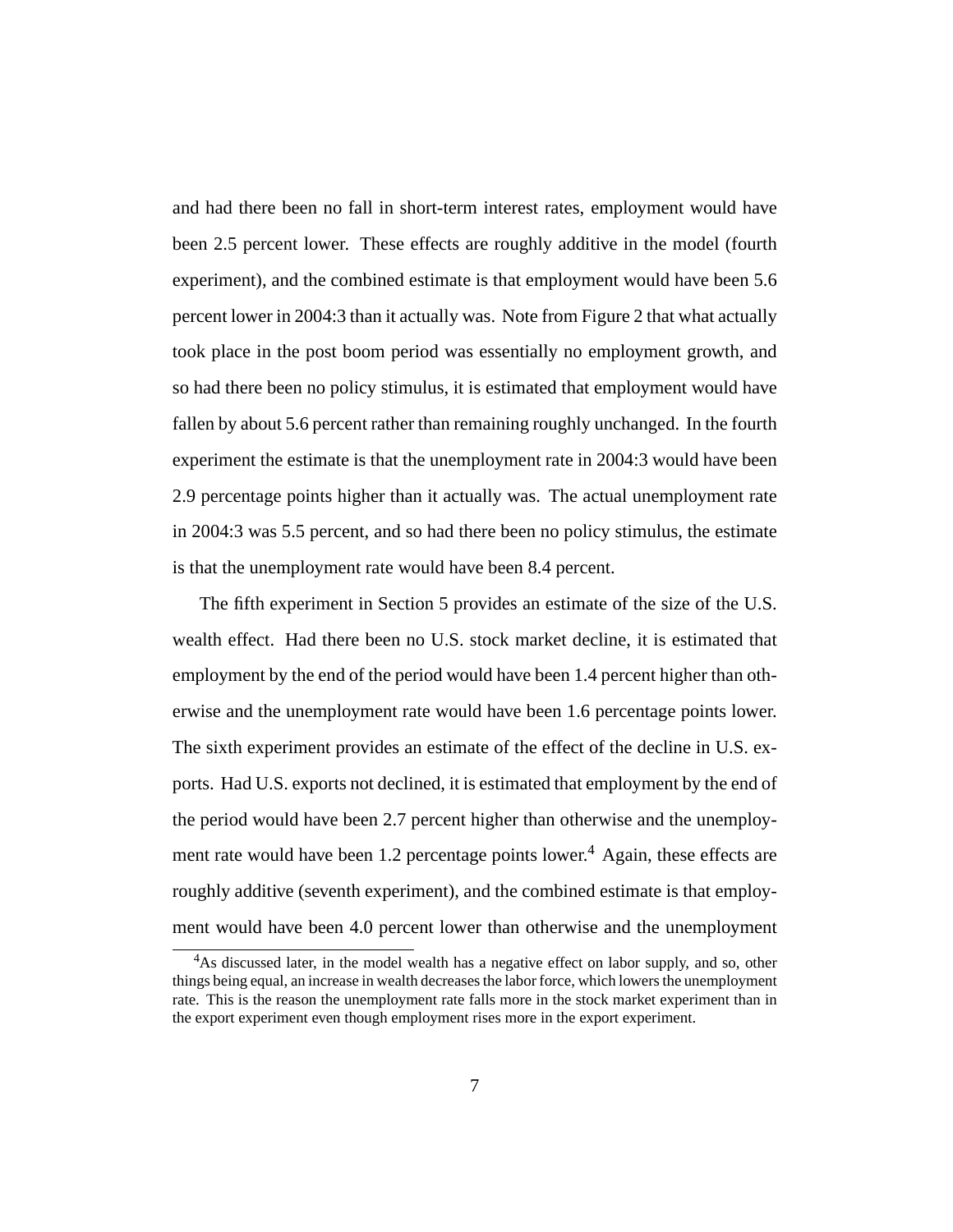rate would have been 2.6 percentage points lower.

These results thus suggest that much of the policy stimulus in the post boom period was needed to offset the stock market and export effects. Focusing on 2004:3, where the actual unemployment rate was 5.5 percent, the estimate is that it would have been 8.4 percent without the policy stimulus. However, had there been no stimulus and no stock market and export decline, the estimate is that the unemployment rate would have been 5.8 percent (8.4 minus 2.6), which is close to the actual.

The results also suggest that some policy stimulus would have been needed even with no stock market and export decline to keep the unemployment rate from rising from its low of 3.9 percent in 2000:4. Figures 4–6 show that in 2000:3 the ratio of federal personal income taxes to taxable income was fairly high, federal government spending was fairly low, and the interest rate was fairly high. According to the model, even with no stock market and export decline, some change in at least one of these policy variables would have been needed to avoid an increase in the unemployment rate.

## **2 The MC Model**

#### **Overview**

The latest discussion of the MC model is in Fair (2004b). There are 39 countries in the MC model for which stochastic equations are estimated.<sup>5</sup> There are 31

<sup>5</sup>The 39 countries are the United States, Canada, Japan, Austria, France, Germany, Italy, the Netherlands, Switzerland, the United Kingdom, Finland, Australia, South Africa, Korea, Bel-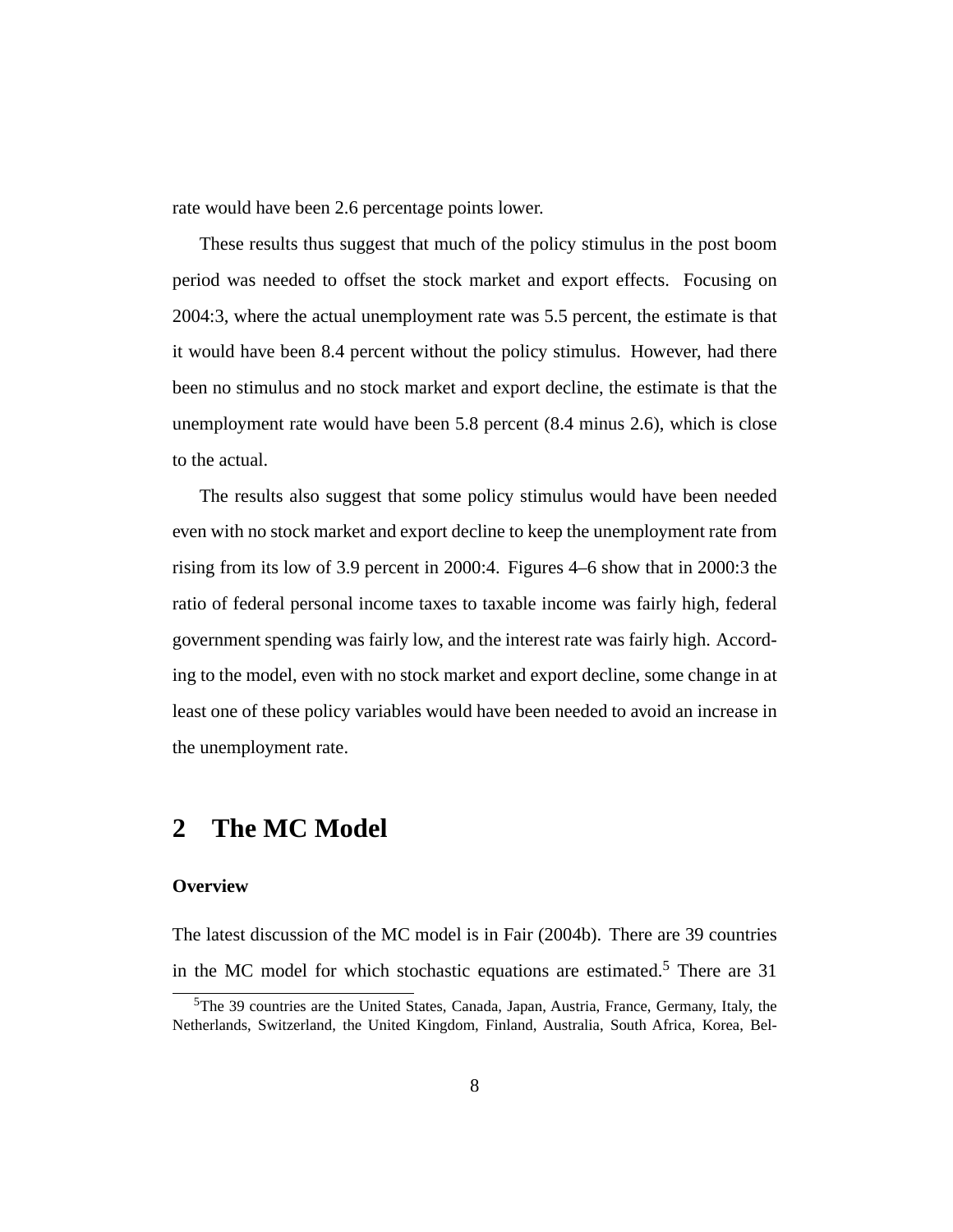stochastic equations for the United States and up to 15 each for the other countries. In addition, there are about 1200 estimated trade share equations. Trade share data were collected for 59 countries, and so the trade share matrix is  $59 \times 59$ .<sup>6</sup>

The estimation periods begin in 1954 for the United States and as soon after 1960 as data permit for the other countries. The estimation technique is two stage least squares except when there are too few observations to make the technique practical, where ordinary least squares is used. The estimation accounts for possible serial correlation of the error terms. The variables used for the first stage regressors for a country are the main predetermined variables in the model for the country. The model is completely estimated; there is no calibration.

The exact model that is used for the results in this paper is on the website listed in the introductory footnote. The specification of the U.S. part of the model, called the US model, is exactly as in Fair (2004b). The only difference is that the equations have been estimated through 2004:3 rather than 2002:3. A few minor changes were made to the rest of the MC model, and the estimation periods were extended whenever possible. The model can be used on the website, where all the results in Section 5 can be replicated. The model can also be downloaded to one's own computer, and if this is done, all the coefficient estimates, including the trade-share coefficient estimates, can be replicated.<sup>7</sup>

gium, Denmark, Norway, Sweden, Greece, Ireland, Portugal, Spain, New Zealand, Saudi Arabia, Venezuela, Colombia, Jordan, Syria, India, Malaysia, Pakistan, the Philippines, Thailand, China, Argentina, Brazil, Chile, Mexico, and Peru.

 ${}^{6}$ The 20 other countries that fill out the trade share matrix are Turkey, Poland, Russia, Ukraine, Egypt, Israel, Kenya, Bangladesh, Hong Kong, Singapore, Vietnam, Nigeria, Algeria, Indonesia, Iran, Iraq, Kuwait, Libya, the United Arab Emirates, and an all other category.

<sup>&</sup>lt;sup>7</sup>All the data are downloaded with the model. In terms of the variables in the model and the above figures, real GDP is  $GDPR$ , employment is  $JF + JG + JM + JS$ , the unemployment rate is  $UR$ , the GDP deflator is  $GDPD$ , the ratio of federal personal income taxes to taxable income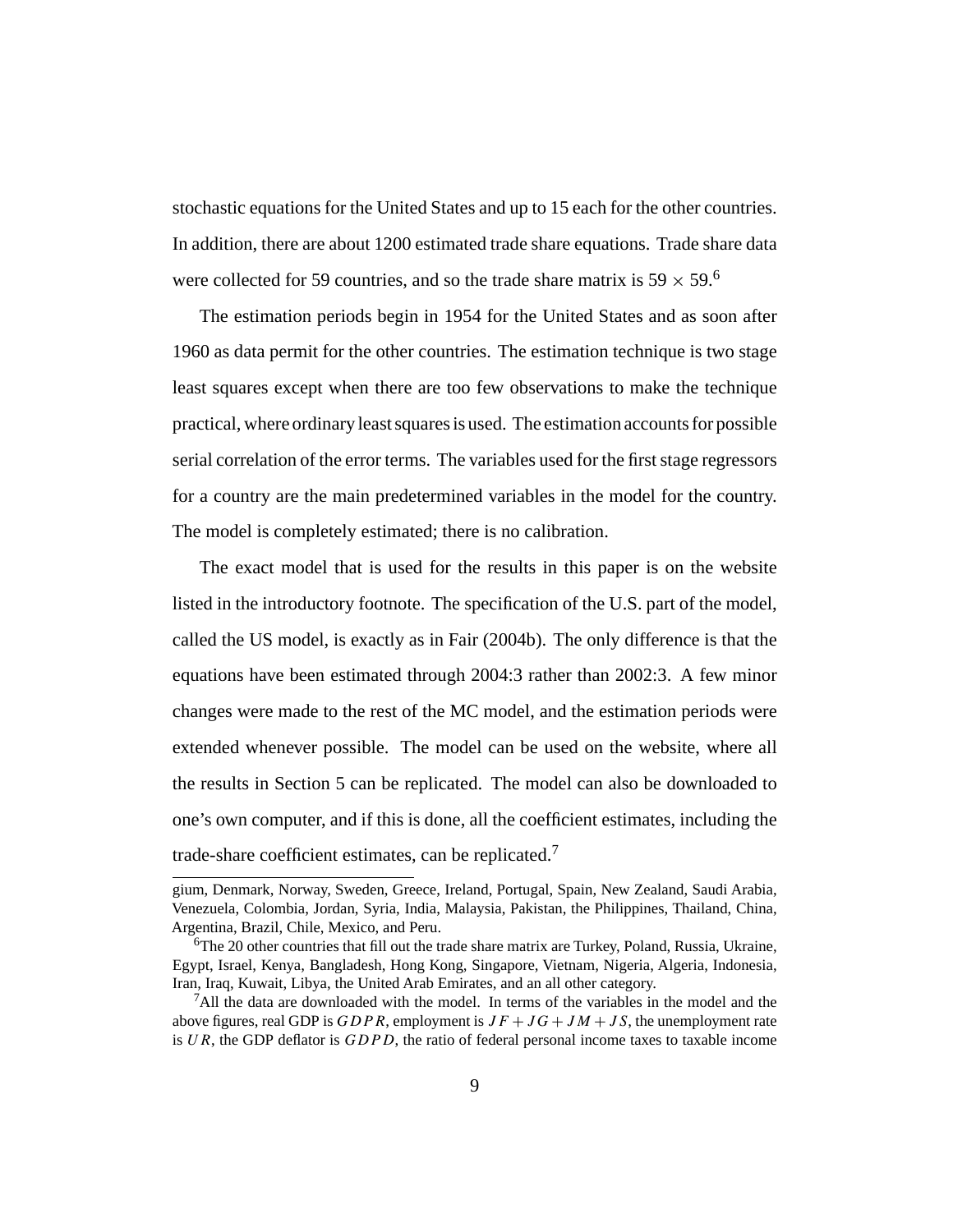The MC model has been extensively tested, including tests for rational expectations, and it appears to be a good approximation of the economy. These tests and the general case for the model and the methodology used in its specification is in Fair (2004b), and this discussion is not repeated here. The following is a brief outline of the estimated equations of the US model, which are examined in Sections 3 and 4.

#### **The U.S. Stochastic Equations**

The household-sector and firm-sector equations are specified under the assumption that households maximize utility and firms maximize profits. The theory is used to guide the choice of explanatory variables. Lagged dependent variables are used to pick up expectational and lagged adjustment effects. The explanatory variables in the four household expenditure equations (service, nondurable, and durable consumption and housing investment) include after-tax income, lagged wealth, and interest rates. They also include variables to pick up age distribution effects. The consumer durables equation includes the lagged stock of durable goods, and the housing investment equation includes the lagged stock of housing. The explanatory variables in the four household labor supply equations (labor force of males 25-54, females 25-54, all others 16+, and moonlighters) include the real wage, a variable to pick up discouraged worker effects, and lagged wealth. As

is  $THG/YT$ , the ratio of federal corporate profit taxes to corporate taxes is  $D2G$ , the ratio of real federal purchases of goods to potential real output is  $COG/YS$ , the three-month Treasury bill rate is RS, the ratio of the federal government surplus to GDP is  $SGP/GDP$ , the ratio of the U.S. current account to GDP is  $-SR/GDP$ , the ratio of real household wealth to potential real output is  $AA/YS$ , and the ratio of U.S. real exports to potential real output is  $EX/YS$ . The data for Figure 13 are monthly data and were taken from the Yahoo website.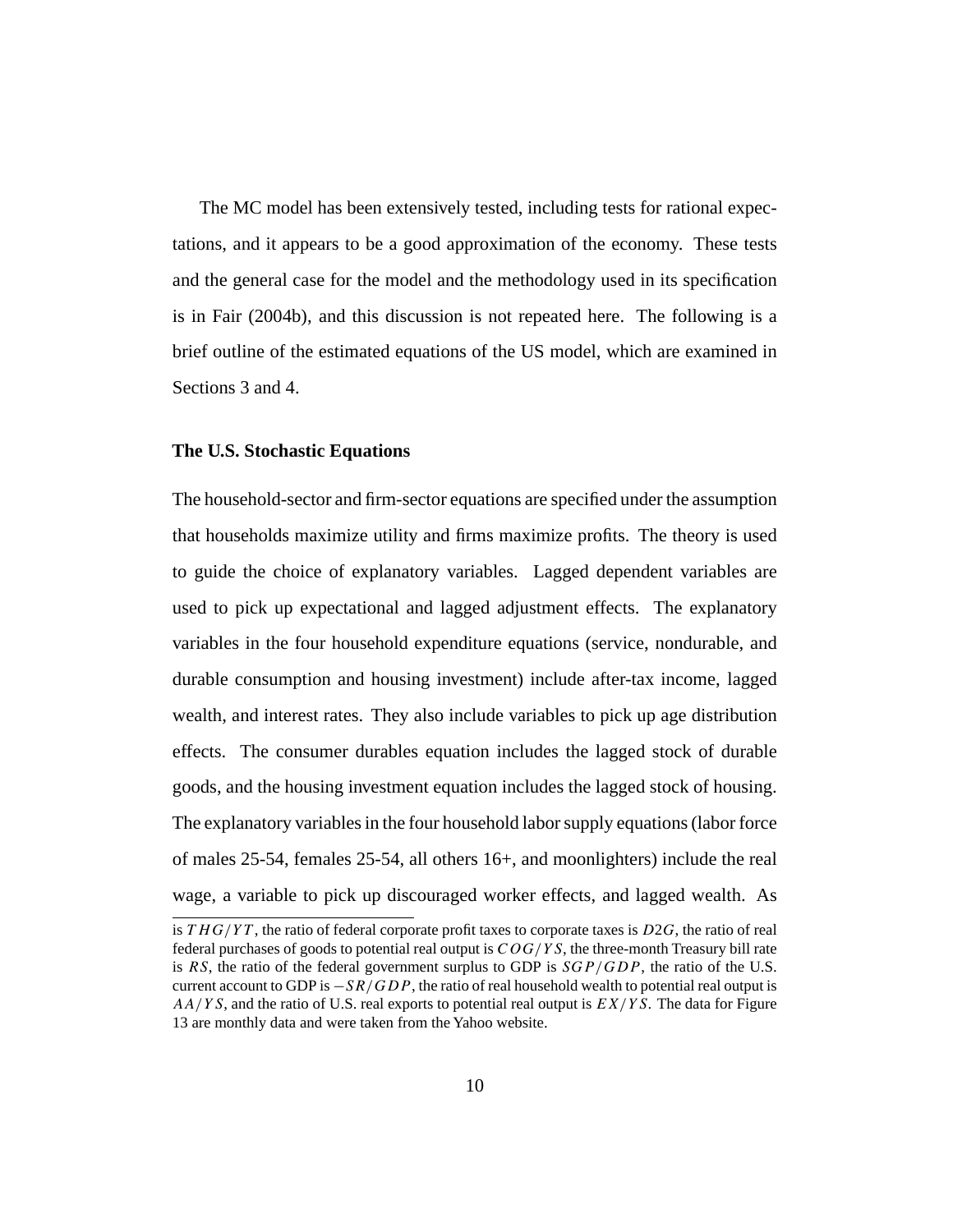noted in the Introduction, wealth has a negative effect on labor supply.

The nonresidential fixed investment equation has two cost of capital variables. One is an estimate of the real AAA bond rate, and the other is a function of stock price changes. It is through the second variable that stock prices affect investment. This equation also includes output variables. The explanatory variables in the inventory investment equation include sales and the lagged stock of inventories. The explanatory variables in the demand for workers and demand for hours per worker equations include output and the amount of excess labor on hand. There are price and wage equations, where the price equation includes as explanatory variables the wage rate, the price of imports, and the unemployment rate, and the wage equation includes the price level and a productivity term.

There is a demand for money equation for the household sector, one for the firm sector, and a demand for currency equation. The explanatory variables in each of these equations include a transaction variable and an interest rate. There is a stock price equation where the value of capital gains or losses on stocks held by the household sector depends on the change in earnings and the change in the bond rate.

There is an estimated interest rate rule of the Fed, where the explanatory variables include the rate of inflation, the unemployment rate, and the lagged growth of the money supply. The AAA bond rate and a mortgage rate are explained by term structure equations, where the explanatory variables are current and lagged values of the short term interest rate.

The demand for imports depends on a domestic activity variable and the ratio of the domestic price level to the import price level. The remaining equations explain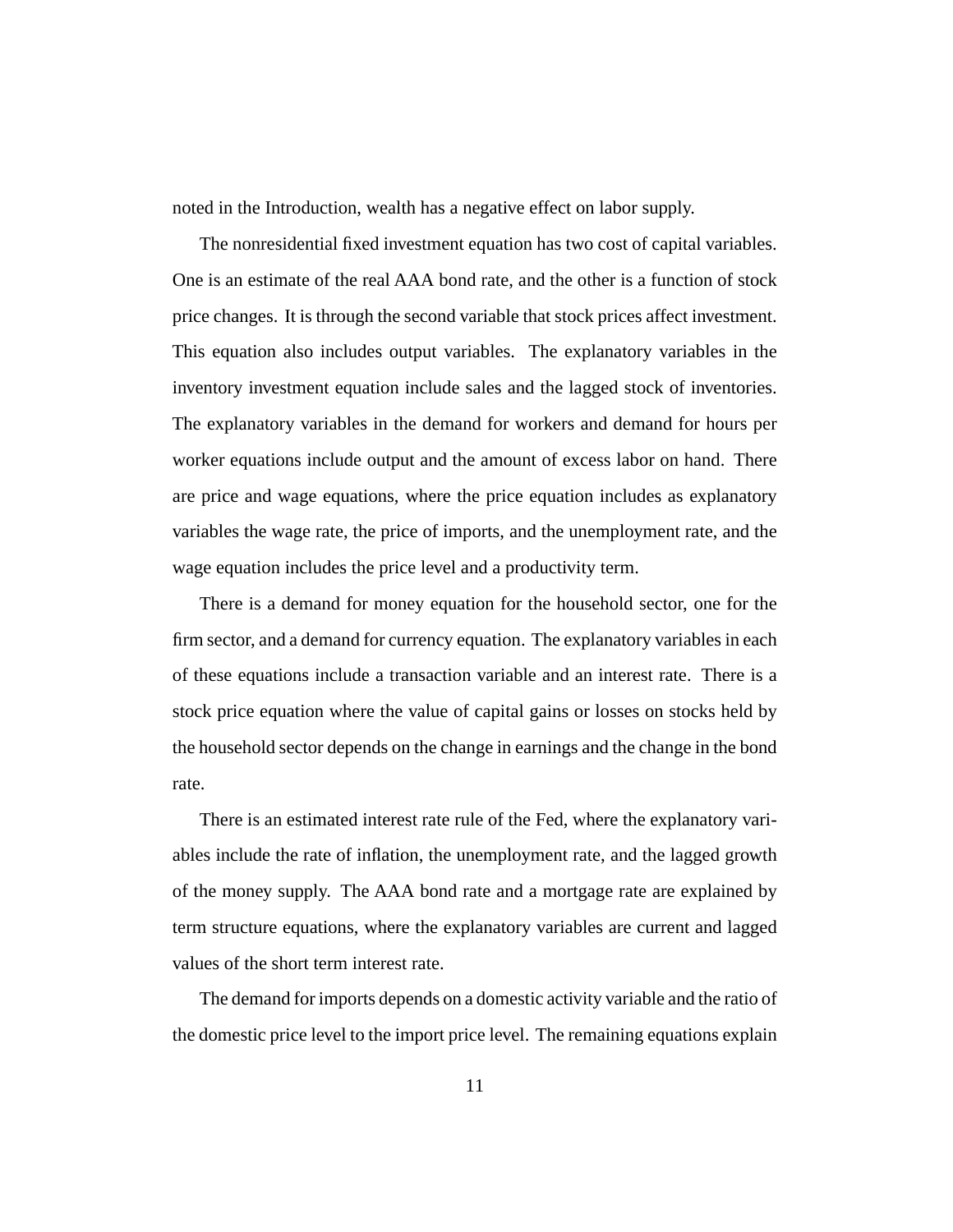overtime hours, dividends, interest payments of the firm sector, interest payments of the federal government sector, inventory valuation adjustment, depreciation for the firm sector, bank borrowing from the Fed, and unemployment benefits.

#### **Some Properties of the Model**

Some of the effects in the model that are relevant for the experiments in Section 5 are the following. All variables are U.S. variables unless otherwise stated. Also, the following discussion focuses only on primary effects; there are many secondary effects.

Personal income tax cuts increase disposable personal income, Y D, which is an explanatory variable in the consumption and housing investment equations. Tax cuts thus increase demand. There are no income distribution effects in the model: YD is increased by the amount of any tax decrease regardless of whose taxes are decreased. This will be discussed further in Section 4. Personal income tax cuts also increase the aggregate after-tax wage, which is an explanatory variable in the labor supply equations. An increase in the after-tax wage increases labor supply.

An increase in government purchases of goods increases firms' sales, which leads to an increase in production and then employment and investment. This is a straightforward increase in demand. The same is true for an increase in exports.

A fall in interest rates increases consumption and investment: interest rates appear as explanatory variables in the consumption and investment equations. A decrease in U.S. interest rates relative to other countries' interest rates leads to a depreciation of the dollar, which is expansionary in the United States through an increase in exports and a decrease in imports.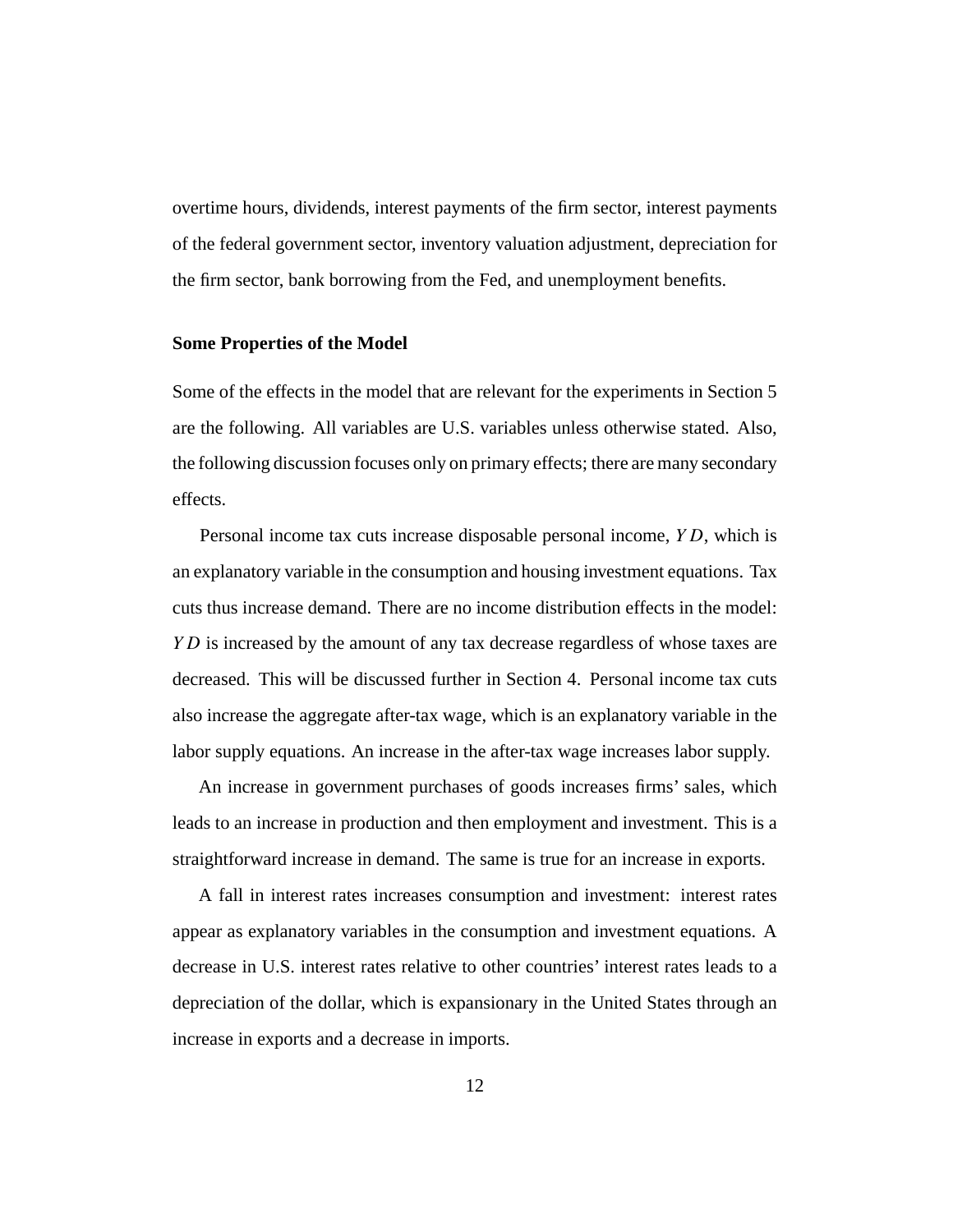An increase in stock prices increases household wealth and lowers firms' cost of capital. An increase in household wealth increases consumption since wealth is an explanatory variable in the consumption equations. A fall in the cost of capital increases plant and equipment investment since the cost of capital is an explanatory variable in the plant and equipment investment equation. Also, as noted in the Introduction, an increase in household wealth has a negative effect on labor supply.

One other feature of the model that needs to be discussed is the effect on the economy of a decrease in the federal corporate profit tax rate, denoted  $D2G$ , which is plotted in Figure 6. When D2G falls, after-tax corporate profits increase, which in turn in the model has a positive effect on dividends (and thus household income) and stock prices (and thus household wealth). The increase in stock prices also lowers the cost of capital, which has a positive effect on firms' investment. While these effects are, as expected, expansionary, they are initially quite small in the model because the effects on both dividends and stock prices are small. A decrease in D2G has very little short run effect on real GDP. The model thus says that decreasing D2G is not an effective way to stimulate the economy; the main effect is just an increase in the federal government deficit. The model may or may not be a good approximation in this regard, but at least for present purposes it makes experiments changing D2G uninteresting. Therefore, no D2G experiments are performed. If one believes the model, the main effect of the fall of D2G in Figure 6 in the post boom period was simply to increase the federal government deficit.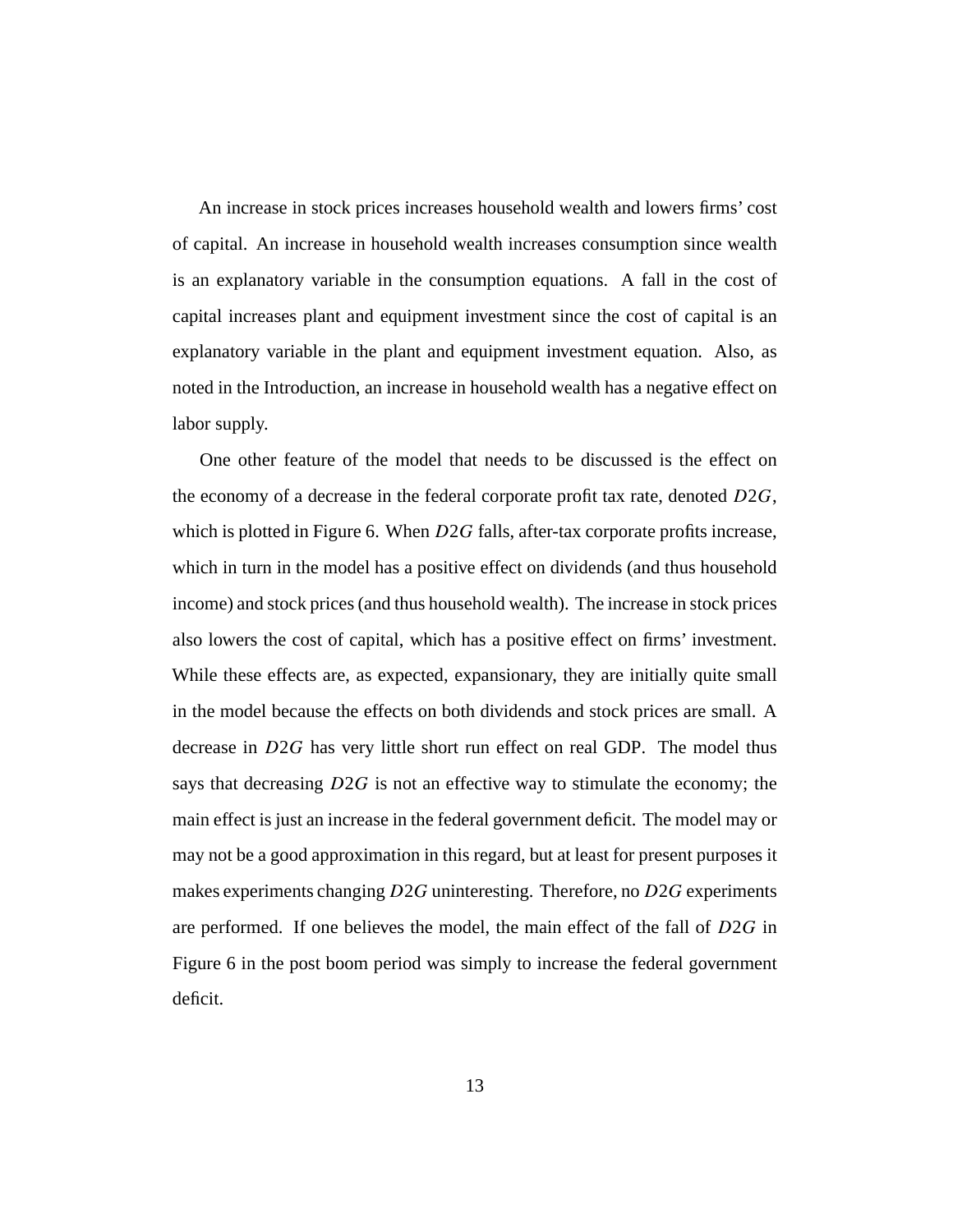### **3 End-of-Sample Stability Tests**

The first test in this paper is to see if there were structural changes in the post boom period. The hypothesis tested is that the coefficients in each of the 30 U.S. stochastic equations are the same both before and after 2000:4. The method in Andrews (2003) is used for the tests. The exact version of the test used here is discussed in Fair (2004b), pp. 11–12, and this discussion will not be repeated. The method requires estimation over different subsets of the overall sample period.<sup>8</sup> The test produces a p-value for each equation tested. A p-value of, say, less than .05 is a rejection of the hypothesis of stability at the 95 percent confidence level.

The results for the 30 equations are presented in Table 1. There are five rejections of the hypothesis of stability at the 95 percent confidence level. The first, and most important, is for durable consumption, equation 3. In 2001:4, the first quarter after 9/11, there was a huge increase in durable consumption, due in large part to the introduction of zero percent financing for cars, and, as will be seen in the next section, the equation substantially underpredicted durable consumption in this period. This was enough to lead to a rejection of the stability hypothesis. More will be said about this in the next section.

 $8$ Dummy variables appear in a few of the U.S. stochastic equations. These variables take on a value of 1.0 during certain quarters and 0.0 otherwise. For example, there are four dummy variables in the U.S. import equation that are, respectively, 1.0 in 1969:1, 1969:2, 1971:4, and 1972:1 and 0.0 otherwise. These are meant to pick up effects of two dock strikes. A dummy variable coefficient obviously cannot be estimated for sample periods in which the dummy variable is always zero. This rules out the use of the end-of-sample test if some of the sample periods that are used in the test have all zero values for at least one dummy variable. To get around this problem when performing the test, all dummy variable coefficients were taken to be fixed and equal to their estimates based on the entire sample period.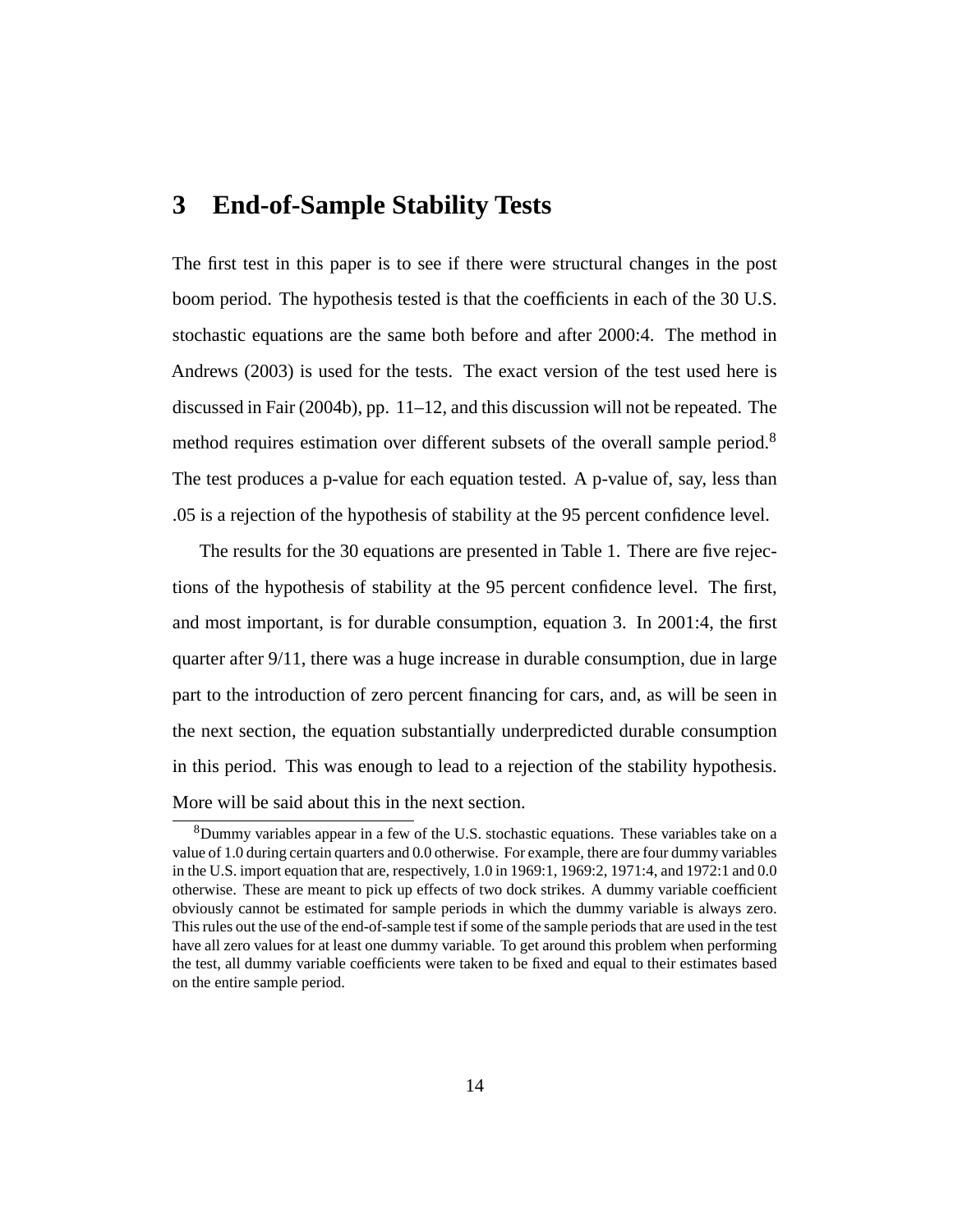| <b>Table 1</b>                              |
|---------------------------------------------|
| <b>End of Sample Stability Test Results</b> |
| for the 30 U.S. Equations                   |

| Eq.            | Dependent Variable               | p-value |  |  |  |
|----------------|----------------------------------|---------|--|--|--|
| $\mathbf{1}$   | Service consumption              | .948    |  |  |  |
| $\overline{c}$ | Nondurable consumption           | .645    |  |  |  |
| 3              | Durable consumption              | .000    |  |  |  |
| $\overline{4}$ | Housing investment               | .738    |  |  |  |
| 5              | Labor force, men 25-54           | .645    |  |  |  |
| 6              | .657<br>Labor force, women 25-54 |         |  |  |  |
| 7              | Labor force, all others 16+      | .750    |  |  |  |
| 8              | Moonlighters                     | .913    |  |  |  |
| 9              | Demand for money, h              | .017    |  |  |  |
| 10             | Price level                      | .924    |  |  |  |
| 11             | Inventory investment             | .866    |  |  |  |
| 12             | Nonresidential fixed investment  | .145    |  |  |  |
| 13             | Workers                          | .628    |  |  |  |
| 14             | Hours per worker                 | 1.000   |  |  |  |
| 15             | Overtime hours                   | .939    |  |  |  |
| 16             | Wage rate                        | .826    |  |  |  |
| 17             | Demand for money, f              | .477    |  |  |  |
| 18             | Dividends                        | .140    |  |  |  |
| 19             | Interest payments, f             | .140    |  |  |  |
| 20             | Inventory valuation adjustment   | .087    |  |  |  |
| 21             | Depreciation, f                  | .017    |  |  |  |
| 22             | Bank borrowing from the Fed      | 1.000   |  |  |  |
| 23             | AAA bond rate                    | .227    |  |  |  |
| 24             | Mortgage rate                    | .384    |  |  |  |
| 25             | Capital gains or losses          | .023    |  |  |  |
| 26             | Demand for currency              | .785    |  |  |  |
| 27             | Imports                          | .709    |  |  |  |
| 28             | Unemployment benefits            | .000    |  |  |  |
| 29             | Interest payments, g             | .384    |  |  |  |
| 30             | Fed interest rate rule           | .436    |  |  |  |

• h = household sector,  $f = firm sector, g = federal government sector.$ 

• Overall sample period: 1954:1–2004:3 except 1956:1–2004:3 for equation 15.

• Break point tested: 2000:4.

• Estimation technique: 2SLS.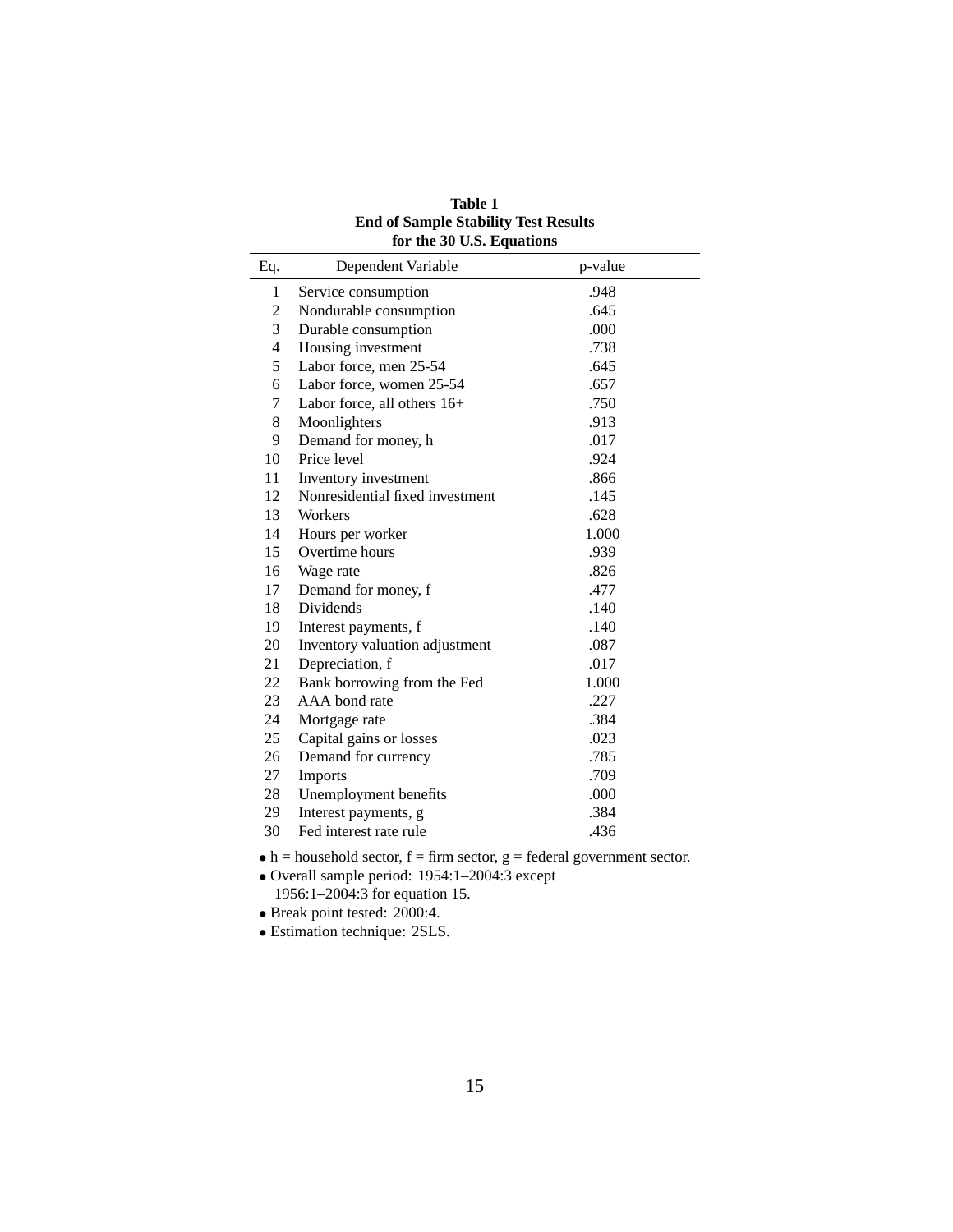Three of the other four rejections are for minor equations in the model: 9) the demand for money of the household sector, 21) depreciation, and 28) unemployment benefits. The demand for money equations are not important in the model because the short-term interest rate is determined by the Fed interest rate rule. The depreciation and unemployment benefits rejections are due to legislative changes not accounted for in the equations.

The other rejection is for equation 25, which explains capital gains or losses on corporate stocks held by the household sector, denoted  $CG$ . In this equation  $CG$ depends on the change in after-tax profits and the change in the bond rate, although very little of the variance is explained. Not surprisingly, the change in stock prices is essentially unpredictable. Neither of the explanatory variables in this equation has values in the 1990s and early 2000s that would predict the huge increase in stock prices in the last half of the 1990s and the huge decrease beginning in 2000. For the experiments in Section 5, equation 25 has been dropped and CG has been taken to be exogenous.

Overall, the results in Table 1 are strongly supportive of the view that there were no major structural changes in the post boom period. The equations for which the stability hypothesis is not rejected include all the aggregate demand equations (consumption, investment, imports) except for the durable consumption equation, the price and wage equations, the labor supply and labor demand equations, and the estimated interest rate rule of the Fed.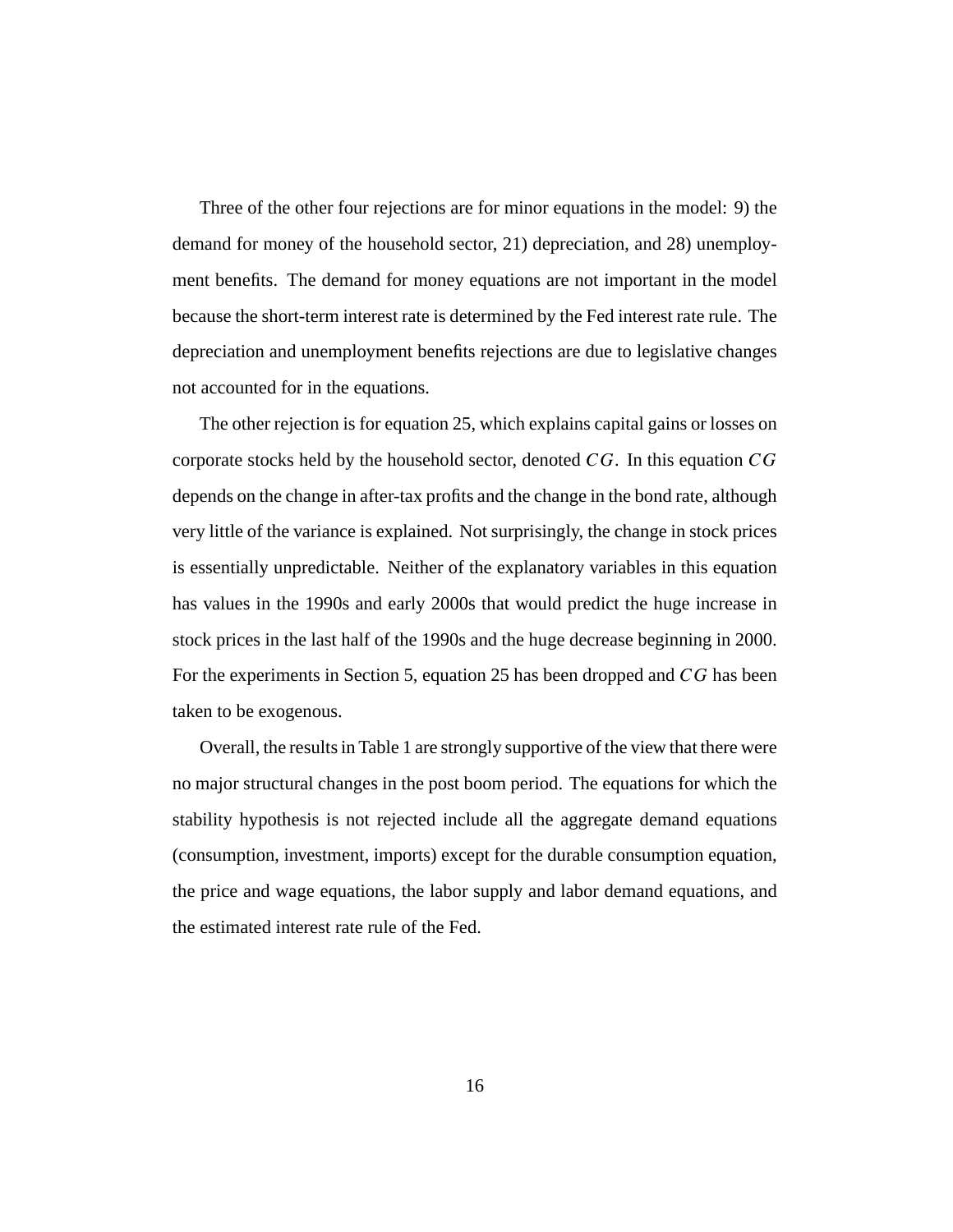## **4 Examination of Residuals**

If there were large negative demand shocks in the post boom period, one would expect the estimated residuals from the demand equations to show this. This is easy to examine by simply looking at the large residuals from the demand equations. Table 2 presents these residuals for nine equations. For each equation the residuals in the post boom period were divided by the estimated standard error of the equation, and values greater than or equal to 0.75 in absolute value were chosen for Table 2. A value in Table 2 is the actual value minus the predicted value divided by the estimated standard error of the equation. For imports the sign is reversed because a positive residual is a negative domestic demand shock. If no number is presented, the ratio was less than 0.75 in absolute value.

If there were large negative demand shocks, Table 2 should show many negative values for the first seven equations. This is not the case. The largest absolute value is 4.7 percent for 2001:4 for durable consumption, which, as noted in the previous section, is primarily the huge response to zero percent financing for cars, which is not explained by the equation. So this shock is in the wrong direction. The worst quarter for negative shocks is 2001:1, where the three values presented are negative and the value for plant and equipment investment is large in absolute value at -3.3 percent. Otherwise, there are no systematic patterns. The next largest absolute value is -2.3 percent for durable consumption in 2002:1. The last two columns in Table 2 show values for the labor demand equation and the price equation, and again there are no systematic patterns.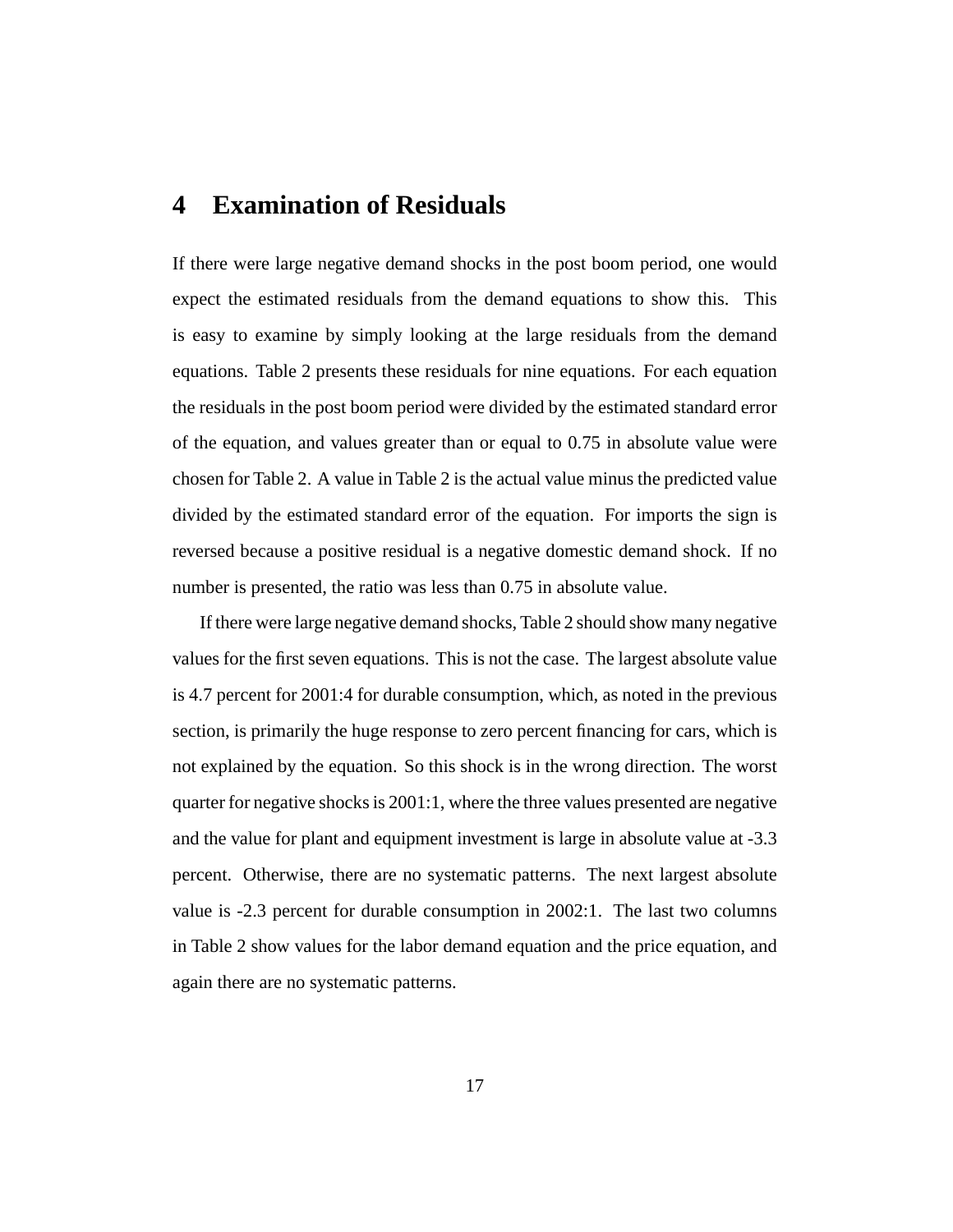| Table 2                                |                                                      |        |                                       |        |                  |        |        |        |        |
|----------------------------------------|------------------------------------------------------|--------|---------------------------------------|--------|------------------|--------|--------|--------|--------|
|                                        |                                                      |        | <b>Large Absolute-Value Residuals</b> |        |                  |        |        |        |        |
| 100(Actual - Predicted)/Standard Error |                                                      |        |                                       |        |                  |        |        |        |        |
|                                        | Equation<br>1<br>2<br>12<br>3<br>27<br>13<br>4<br>11 |        |                                       |        |                  |        |        |        | 10     |
|                                        |                                                      |        |                                       |        |                  |        |        |        |        |
| 2000.4                                 | 1.1                                                  |        | $-1.4$                                |        | 0.8              |        |        |        | $-1.2$ |
| 2001.1                                 |                                                      | $-1.1$ |                                       |        | $-3.3$           | $-1.3$ |        | 1.9    |        |
| 2001.2                                 |                                                      | $-0.9$ | $-0.9$                                |        | $-1.0$           |        | $-1.0$ | $-1.4$ |        |
| 2001.3                                 | $-1.4$                                               |        | $-1.6$                                | $-1.7$ | 0.9 <sup>°</sup> | $-1.0$ | $-1.1$ |        |        |
| 2001.4                                 |                                                      | 0.9    | 4.7                                   |        | $-1.1$           | $-1.9$ | $-1.2$ | $-1.0$ |        |
| 2002.1                                 |                                                      |        | $-2.3$                                |        | 0.8              |        |        |        |        |
| 2002.2                                 |                                                      | $-1.0$ |                                       |        | $-0.8$           |        | 0.9    | 1.2    |        |
| 2002.3                                 |                                                      | $-1.3$ | 1.6                                   |        |                  |        |        |        |        |
| 2002.4                                 |                                                      | 1.2    |                                       |        |                  |        |        | 0.9    |        |
| 2003.1                                 |                                                      | 0.8    | $-1.1$                                |        |                  |        |        |        |        |
| 2003.2                                 |                                                      |        | 1.9                                   |        | 1.3              |        |        |        |        |
| 2003.3                                 | $-1.0$                                               | 1.1    | 1.4                                   |        |                  |        | $-1.1$ |        |        |
| 2003.4                                 |                                                      |        |                                       | 1.0    |                  | $-1.0$ |        |        |        |
| 2004.1                                 |                                                      | 1.0    | $-1.0$                                |        | $-1.0$           |        |        |        |        |
| 2004.2                                 |                                                      | $-1.2$ | $-1.4$                                | 1.7    |                  |        |        |        |        |
| 2004.3                                 |                                                      |        | 1.7                                   | 0.9    |                  |        |        | $-1.2$ | $-0.8$ |
| Equation 1: Service consumption        |                                                      |        |                                       |        |                  |        |        |        |        |
| Equation 2: Nondurable consumption     |                                                      |        |                                       |        |                  |        |        |        |        |
| Equation 3: Durable consumption        |                                                      |        |                                       |        |                  |        |        |        |        |
| Equation 4: Housing investment         |                                                      |        |                                       |        |                  |        |        |        |        |

Equation 12: Nonresidential fixed investment

Equation 11: Inventory investment

Equation 27: −Imports Equation 13: Workers

Equation 10: Price level

Table 2 thus says that conditional on the equations being good approximations, the post boom period does not appear to be one of unusually large shocks except for the positive shock to durable consumption in 2001:4. Shocks do not appear to explain the sluggishness of the post boom period.

There is one further interesting point from Table 2. Remember that the income variable in the consumption and housing investment equations is aggregate disposable income,  $YD$ . This is an aggregate variable, and it is not affected by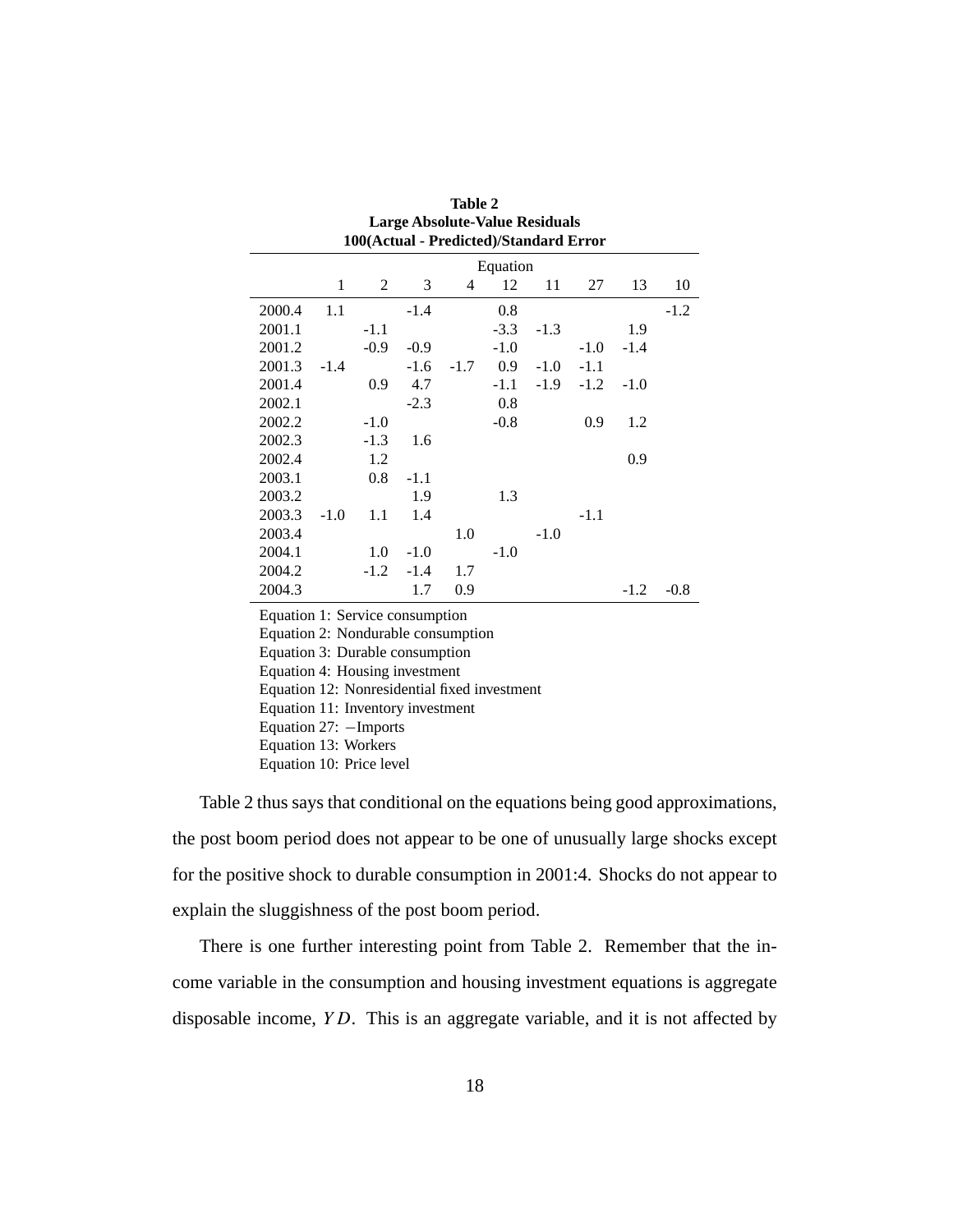income distribution changes. There was much talk in the 2004 presidential election campaign and earlier about the ineffectiveness of the tax cuts passed during the Bush administration because so much of the tax savings went to very high income people. A test of this ineffectiveness hypothesis is to examine the residuals from the first four equations in Table 2. Under this hypothesis there should be many negative residuals: the consumption and housing investment equations should overpredict demand because they are treating all of the tax savings flowing into  $YD$  the same. If the people receiving most of the tax savings spend less of their income than others, then the equations, which treat all income the same, should overpredict spending. Since Table 2 does not show a preponderance of large negative residuals, the results do not support the ineffectiveness hypothesis. This test, of course, relies only on aggregate data and may have low power, but the results at least suggest that the income distribution effects on aggregate demand from the tax cuts may be small.<sup>9</sup>

### **5 Counterfactual Experiments: 2000:4–2004:3**

Seven experiments using the MC model are reported in this section. In each experiment one or more exogenous variables are changed for the 2000:4–2004:3 period and the effects of these changes are analyzed. The experiments can be duplicated on the website mentioned in the introductory footnote. The estimated residuals are first added to all the stochastic equations. This means that when the

 $9$ Note that this is just an argument about aggregate demand effects. In no way is it an argument in favor of the particular tax legislation that was passed.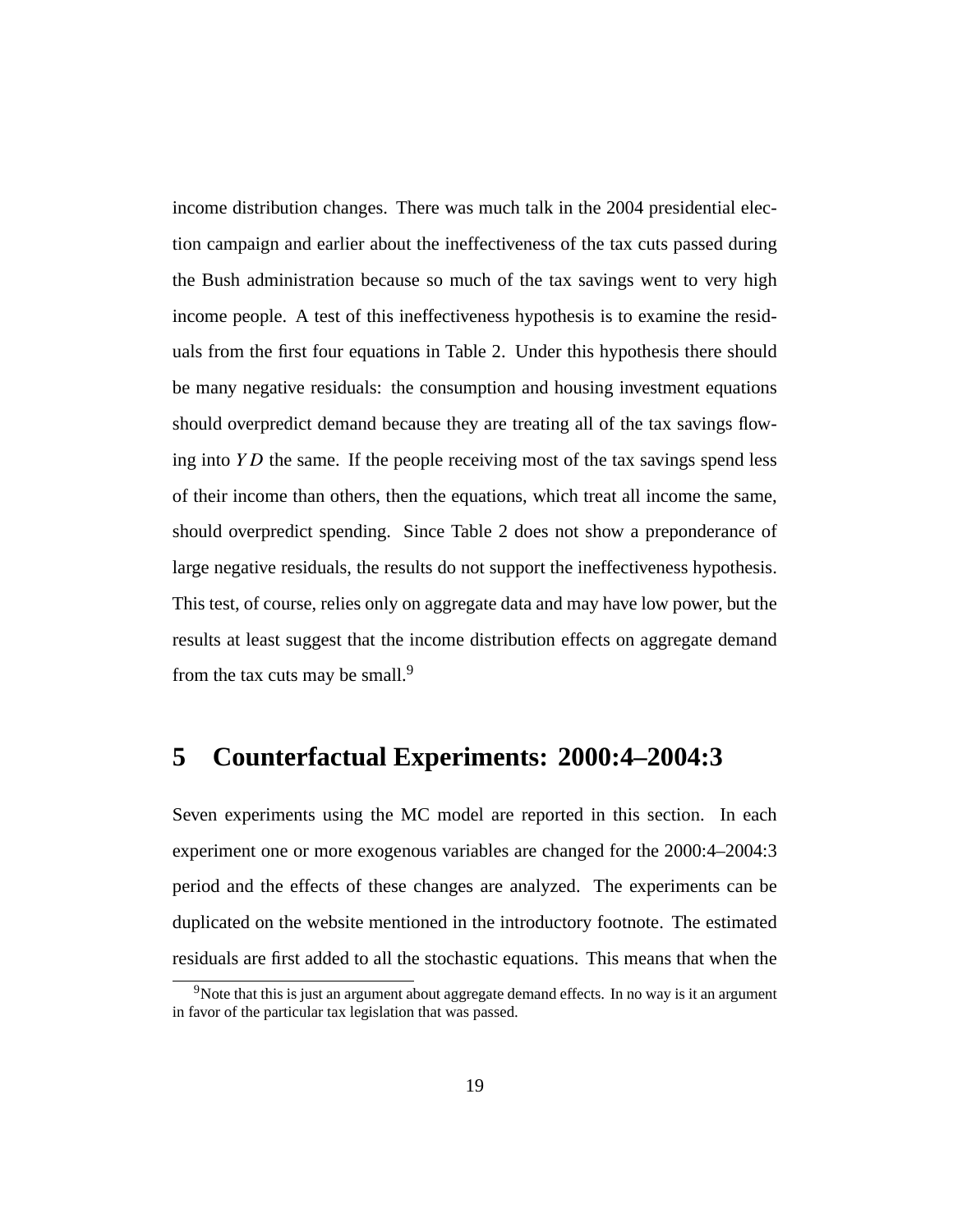model is solved using the actual values of all the exogenous variables, a perfect tracking solution is obtained. The actual values are thus the base values. Unless otherwise noted, the variables discussed below are U.S. variables.

In the regular version of the model monetary policy is endogenous: the shortterm interest rate, RS, is determined by the estimated Fed interest rate rule, equation 30. For the experiments in this section, equation 30 is dropped. RS is taken to be exogenous, and its values are either taken to be the actual values or particular values chosen for the experiment. Similarly, the capital gains equation determining CG, equation 25, is dropped. CG is taken to be exogenous, and its values are either taken to be the actual values or particular values chosen for the experiment.

It should be stressed that the experiments in this section are meant to answer "what if" questions. For example, the first experiment asks what would have happened had personal income tax rates not been lowered and RS and CG not been changed from their historical values. In practice, of course, had tax rates been lowered the Fed would have behaved differently (by following equation 30 according to the model). Also, CG would have changed. But the interest here is to examine effects conditional on RS and CG being exogenous.

The first experiment concerns personal income tax rates. Figure 5 plots the ratio of federal personal income taxes to taxable income. In the model this ratio is endogenous because the tax system is progressive. The exogenous tax-rate variable in the model is denoted  $D1G$ . For the first experiment  $D1G$  was taken to be unchanged from its actual value in 2000:3. In Figure 5 this is roughly equivalent to taking the ratio to be the horizontal dotted line. After this change, the model is solved. The difference between the solution value and the actual value for each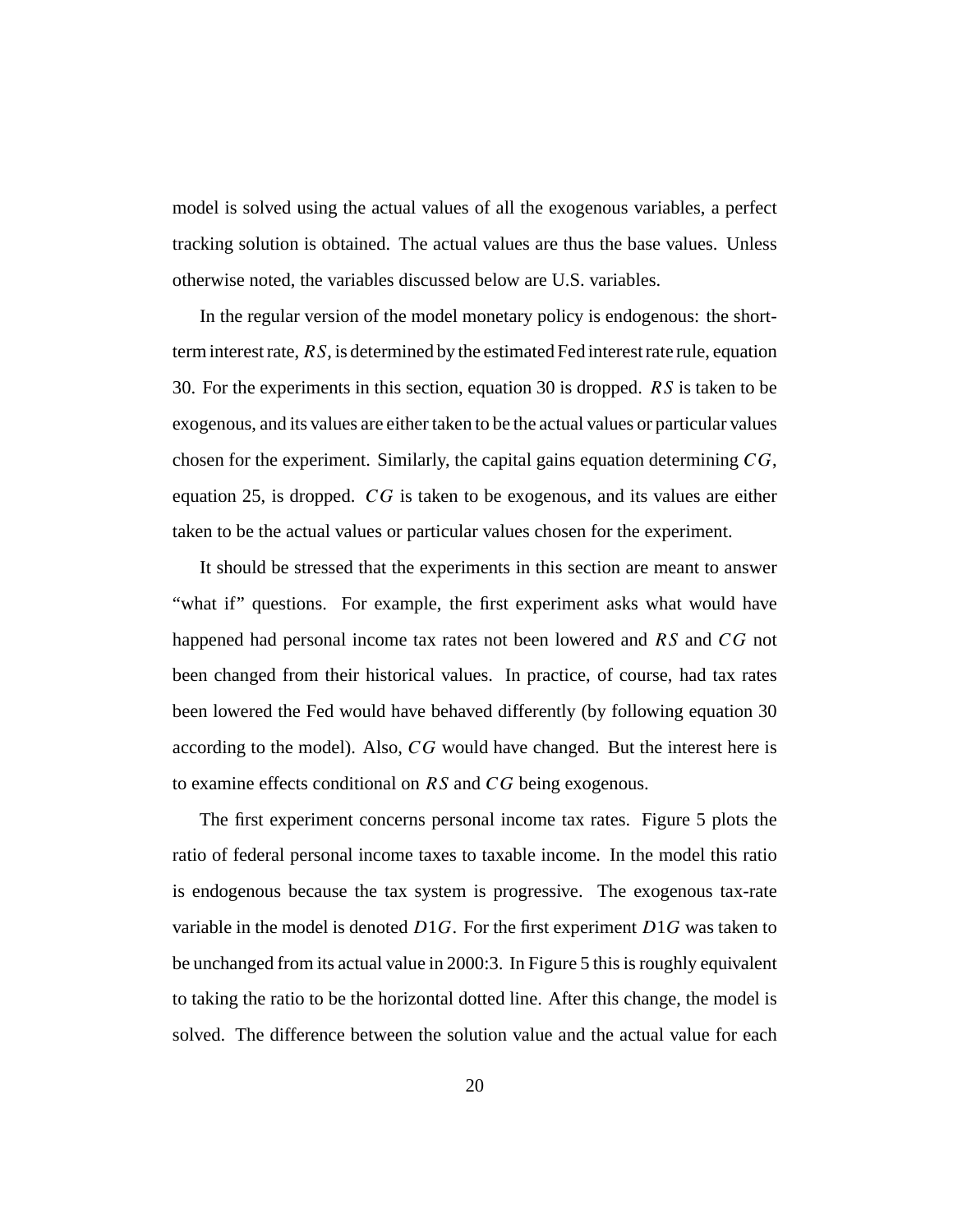endogenous variable for each quarter is the effect of the  $D1G$  change. The solution values will be called values in the "no tax cuts" case.

Figure 14 plots results for six variables: the four-quarter percentage change in real GDP, the log of employment, the unemployment rate, the four-quarter change in the GDP deflator, the ratio of the federal government budget surplus to GDP, and the ratio of the U.S. current account to GDP. Table 3 presents results for the last quarter, 2004:3. In the no tax cuts case employment is 2.2 percent lower by 2004:3, the unemployment rate is 1.0 percentage points higher, and the government budget has improved by 2.6 percent of GDP.

For the second experiment real federal government purchases of goods was taken to be 2.97 percent of potential real output, which is the actual percent in 2000:3. This case will be called the "no G increase" case.<sup>10</sup> Figure 7 shows a plot of this assumption. Figure 15 and Table 3 present results. In this case employment is 1.2 percent lower by 2004:3, the unemployment rate is 0.6 percentage points higher, and the government budget has improved by 0.4 percent of GDP.

For the third experiment the short-term interest rate, RS, was kept unchanged from its 2000:3 value, as shown in Figure 8. In this case there is no easing by the Fed; it will be called the "no RS decrease" case. Figure 16 and Table 3 present results. In this case employment is 2.2 percent lower by 2004:3, the unemployment rate is 1.1 percentage points higher, and the government budget has worsened by 1.6 percent of GDP. The government budget worsens because of lower tax revenue due to the fall in taxable income and because of higher government interest payments

<sup>&</sup>lt;sup>10</sup>There is, of course, some increase in government purchases of goods because potential output is increasing.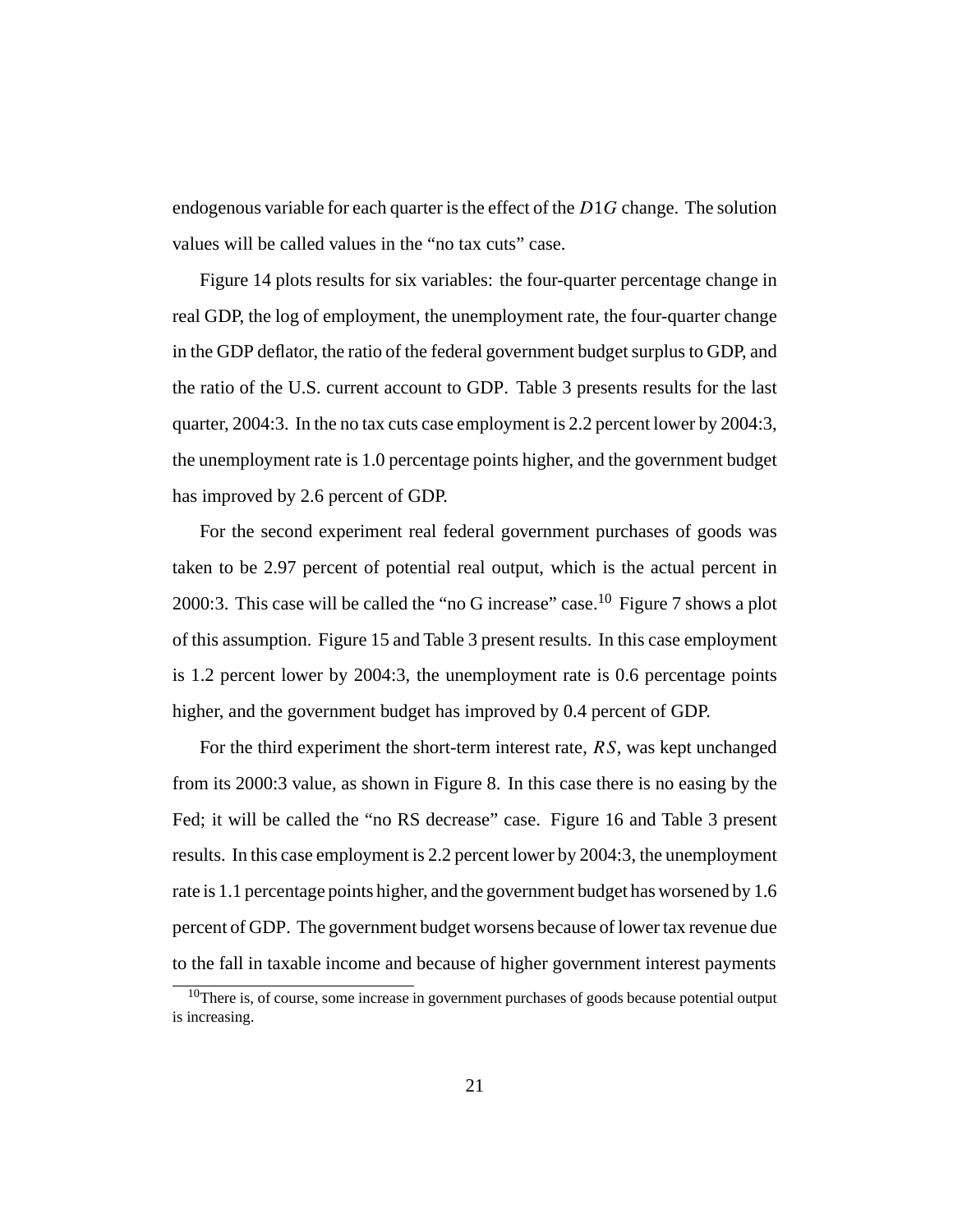| (percentage points)           |                   |             |     |                          |                   |             |  |
|-------------------------------|-------------------|-------------|-----|--------------------------|-------------------|-------------|--|
| <b>Experiment</b>             | <b>Employment</b> |             |     | <b>Unemployment Rate</b> | Fed. Gov. Surplus |             |  |
| 1. No Tax Cuts                | $-2.2$            |             | 1.0 |                          | 2.6               |             |  |
| 2. No G Increase              | $-1.2$            |             | 0.6 |                          | 0.4               |             |  |
| 3. No RS Decrease             | $-2.2$            |             | 1.1 |                          | $-1.6$            |             |  |
| 4. $1 + 2 + 3$                | $-5.6$            |             | 2.9 |                          | 1.5               |             |  |
|                               |                   | 5 or 6 or 7 |     | 5 or 6 or 7              |                   | 5 or 6 or 7 |  |
|                               |                   | minus 4     |     | minus 4                  |                   | minus 4     |  |
| 5. $4 +$ no stock market fall | $-4.2$            | 1.4         | 1.3 | $-1.6$                   | 2.2               | 0.7         |  |
| 6. $4 + no$ export decrease   | $-2.9$            | 2.7         | 1.7 | $-1.2$                   | 2.6               | 1.1         |  |
| 7. $5+6$                      | $-1.6$            | 4.0         | 0.3 | $-2.6$                   | 3.3               | 1.8         |  |

| Table 3                         |
|---------------------------------|
| Predicted minus Base for 2004:3 |
| (percentage points)             |

due to the higher interest rates.

The fourth experiment is a combination of the first three. It will be called the "no stimulus" case. Figure 17 and Table 3 present results. As noted in the Introduction, the results across the first three experiments are roughly additive, which can be seen in Table 3. In the no stimulus case employment is 5.6 percent lower by 2004:3, the unemployment rate is 2.9 percentage points higher, and the government budget has improved by 1.5 percent of GDP.

The results so far show the quantitative effects of the fiscal and monetary policy stimulus. As would be expected from looking at the size of the changes in the policy variables in Figures 5, 7, and 8, the quantitative effects on the economy are estimated to be quite large. Had there been no stimulus the economy would have been much worse.

The fifth experiment estimates the effects on the economy from the fall in stock prices. So far CG, the capital gains or losses on financial assets held by the household sector, has been taken to be exogenous. CG, which is from the U.S.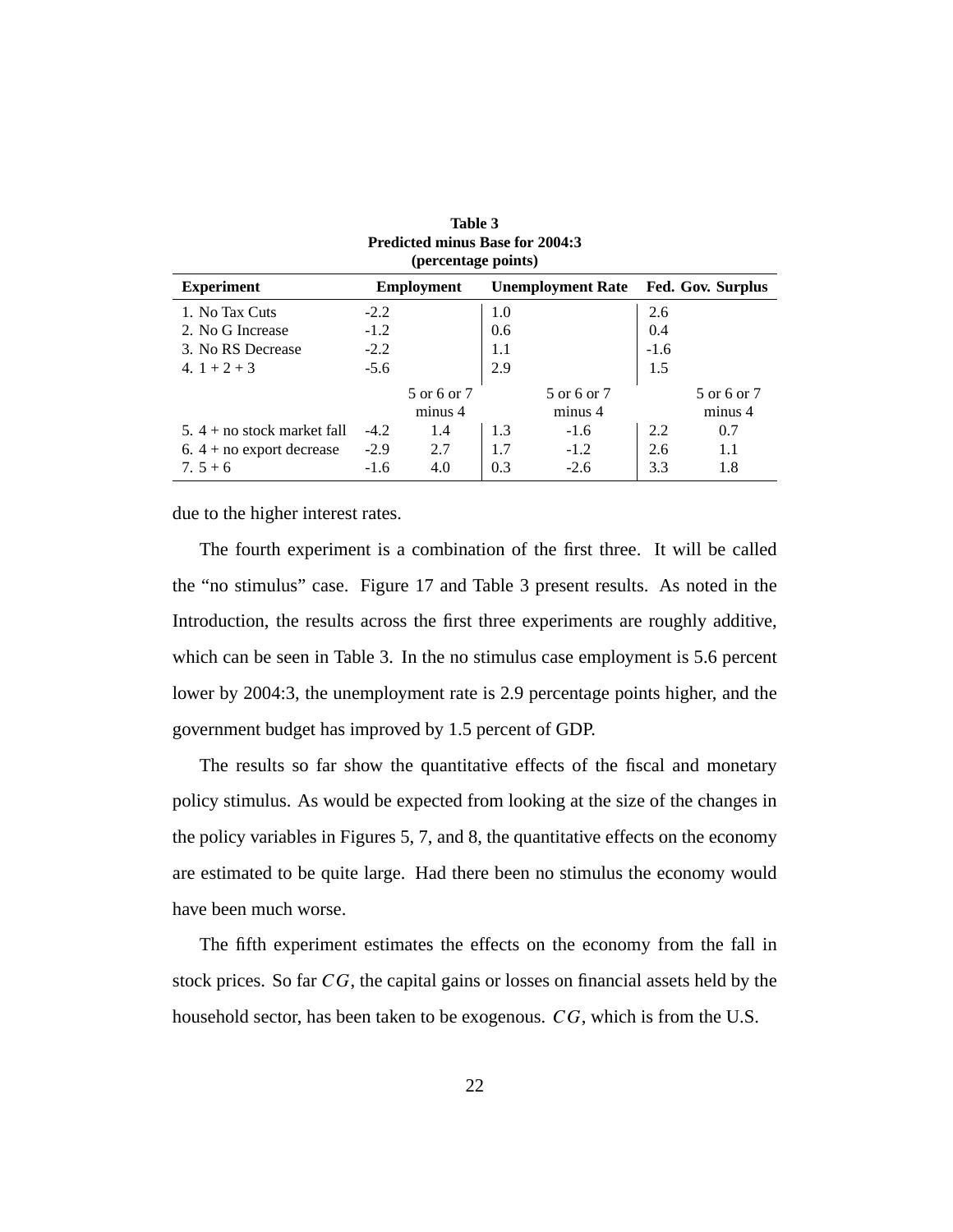**Figure 14 Experiment 1: Plots for 2000:4-2004:3**

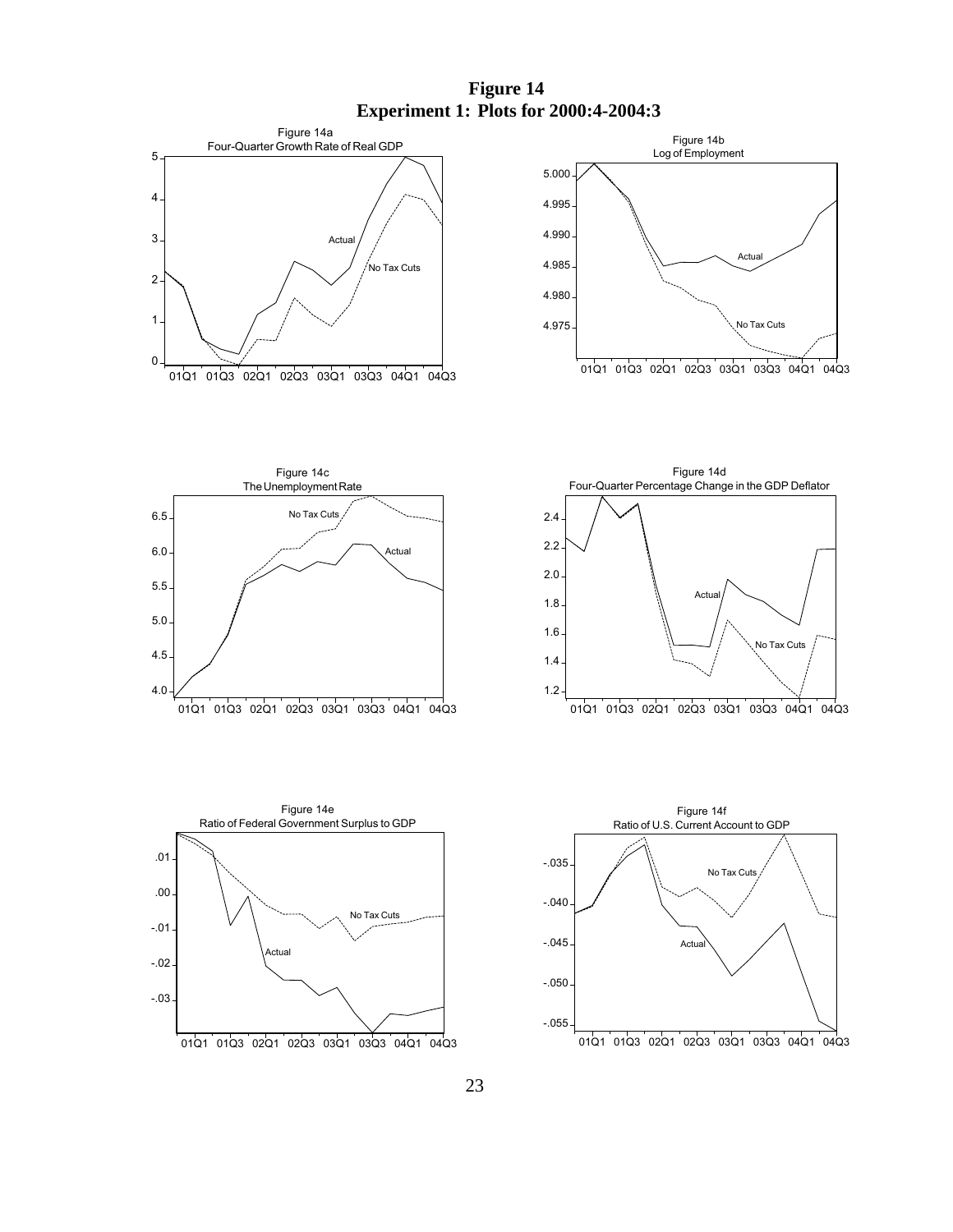**Figure 15 Experiment 2: Plots for 2000:4-2004:3**

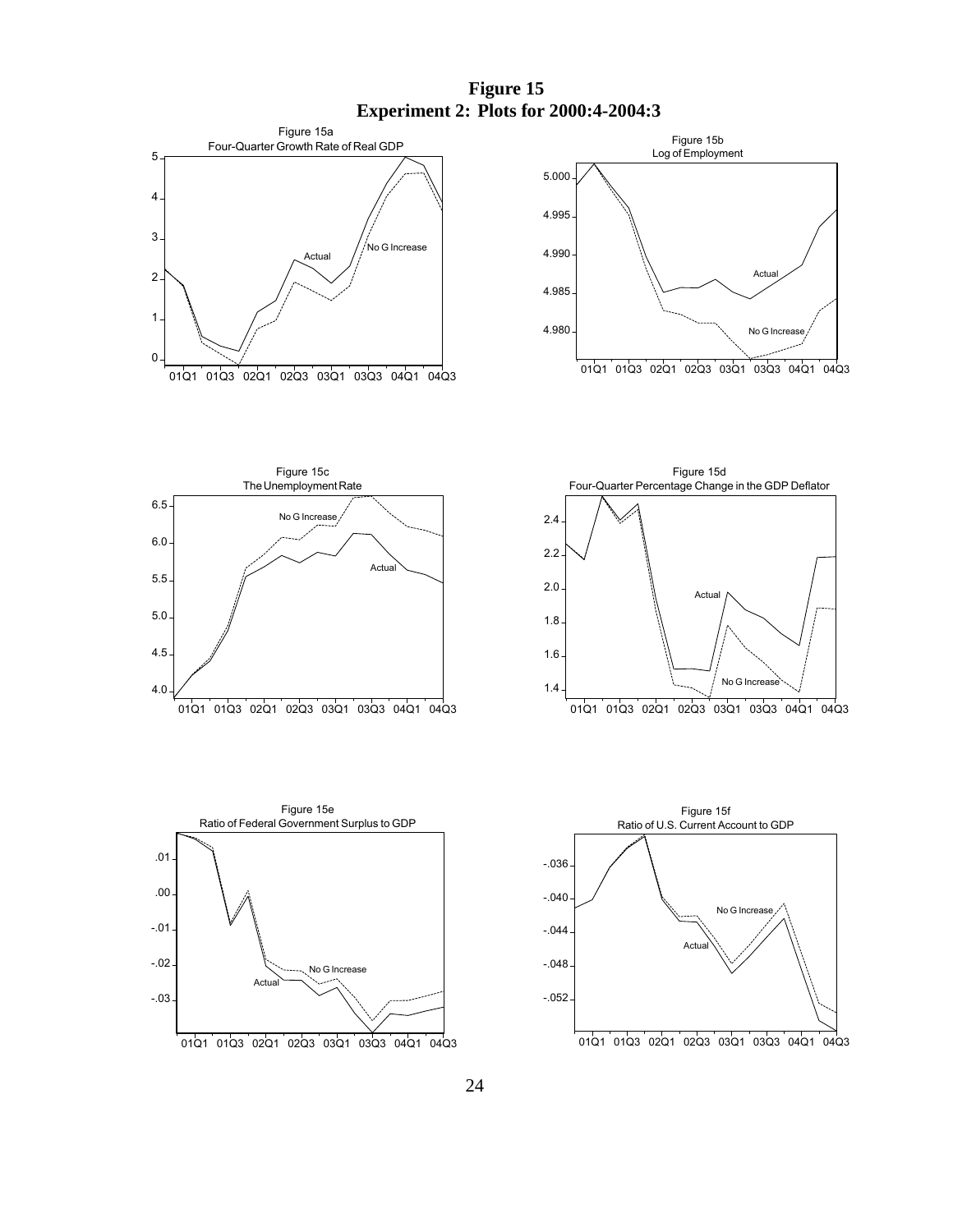**Figure 16 Experiment 3: Plots for 2000:4-2004:3**

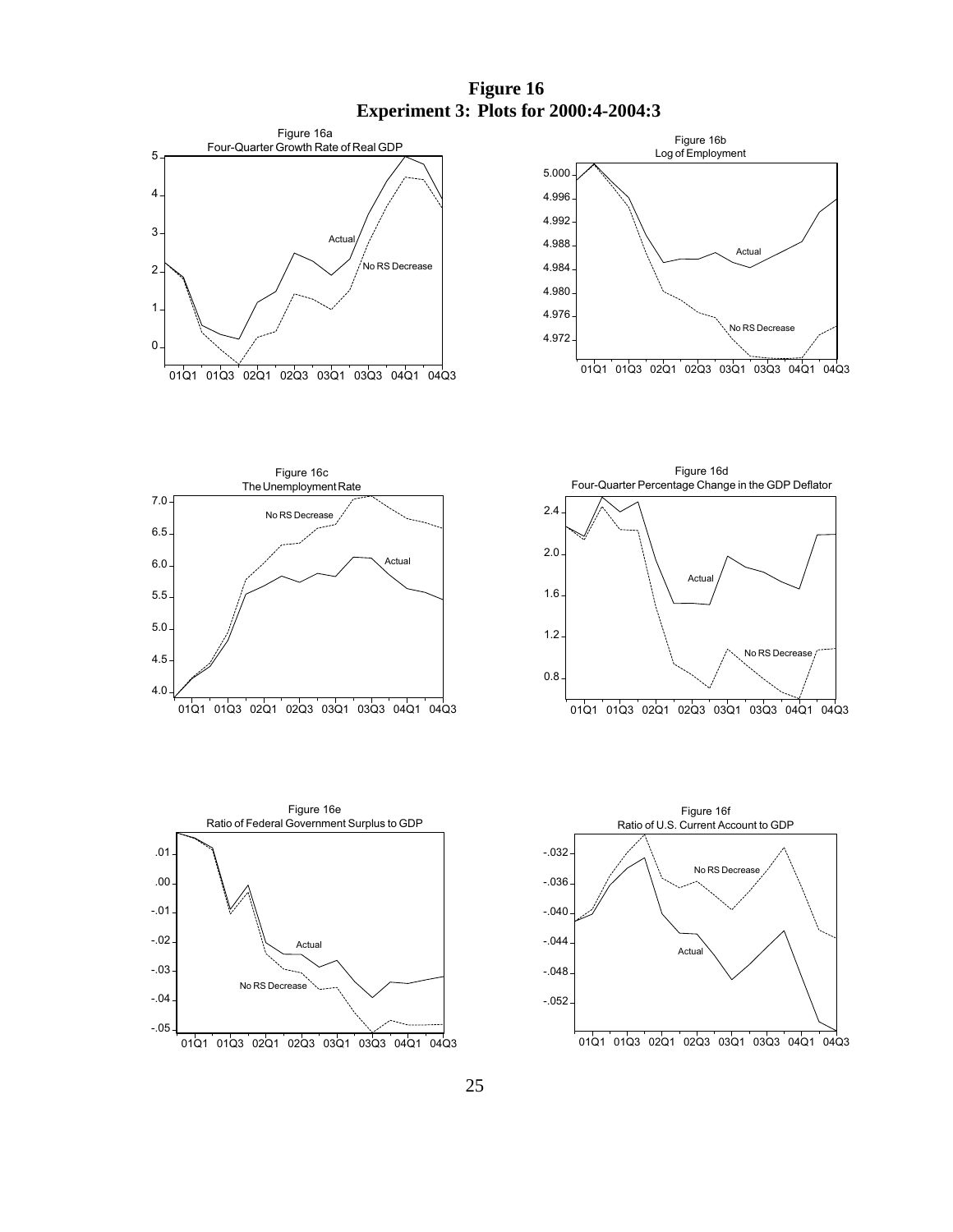**Figure 17 Experiment 4: Plots for 2000:4-2004:3**

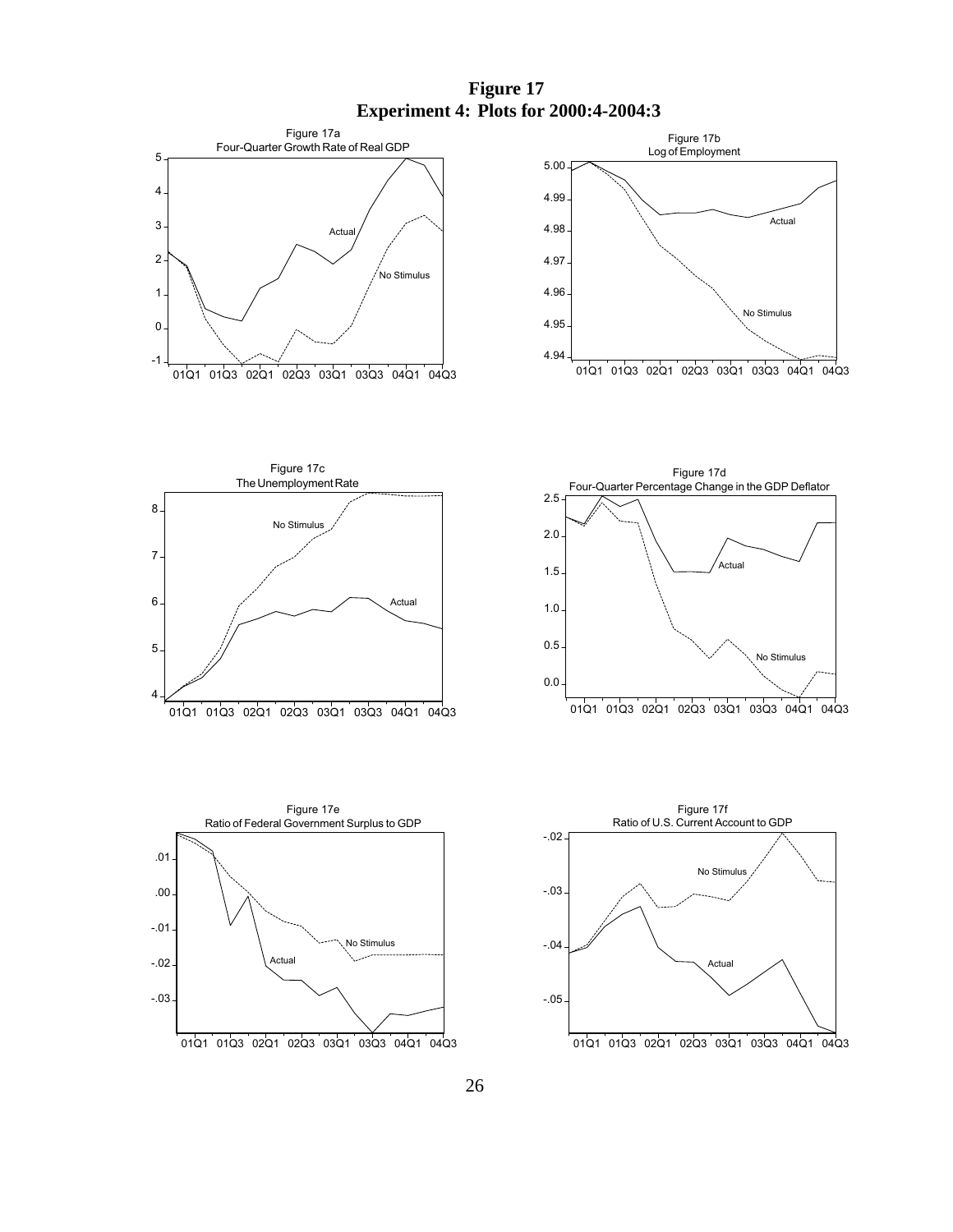Flow of Funds Accounts, is a good measure of the effects of stock price changes on the household sector. The sum of  $CG$  between 1995:1 and 2000:3, the period of the stock market boom, was \$13.557 trillion, an average of \$589 billion per quarter. Then between 2000:4 and 2002:3 the sum was −\$6.958 trillion, an average of −\$870 billion per quarter. So more than half of the gain during the boom was lost in this eight-quarter period. From 2002:4 on the stock market picked up, and the sum of CG between 2002:4 and 2004:3 was \$4.501 trillion, an average of \$563 billion per quarter.

The ratio of CG to nominal GDP averaged 0.118 between 1954:1 and 1994:4. Between 1980:1 and 1994:4 the average was essentially the same, 0.117. For the fifth experiment the ratio of  $CG$  to nominal GDP was taken to be 0.118 in each quarter between 2000:4 and 2004:3. In other words, the stock market from 2000:4 on was taken to behave as it had on average from 1994:4 back. In this experiment there is no stock market "correction," just historically average behavior going forward.

The fifth experiment combines the CG changes and the no stimulus changes. If only the CG changes were used (with policy taken as it actually happened), the economy would be driven to values of the unemployment rate below historical experience. Macroeconometric models like the MC model are not necessarily reliable when pushed beyond the range of the historical data, and it is best to avoid doing this whenever possible. In the present case this can be done by combining the CG changes with the no stimulus changes.

Figure 18 and Table 3 present results for the fifth experiment. Table 3 shows that in this case employment is 4.2 percent lower in 2004:3, which compares to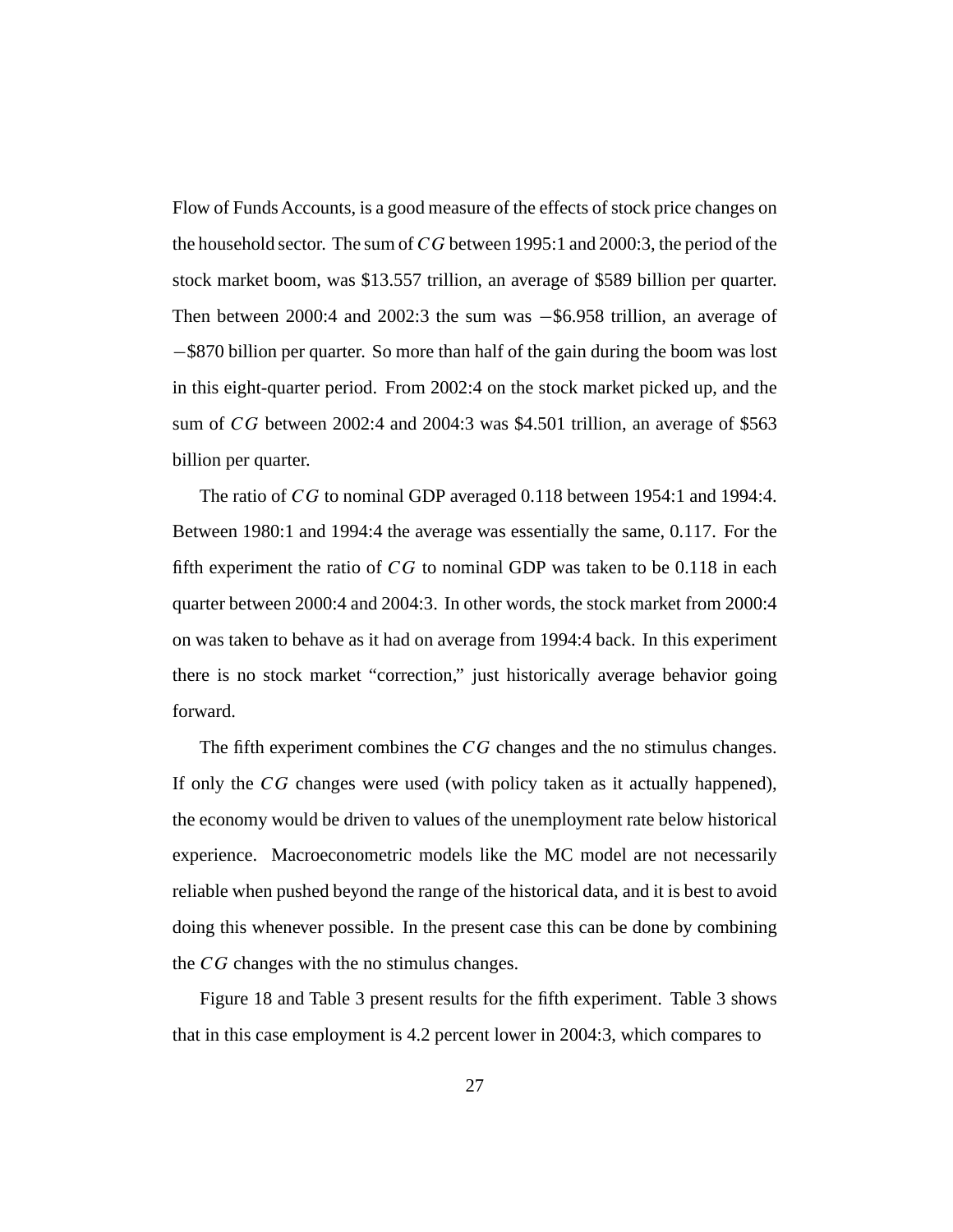**Figure 18 Experiment 5: Plots for 2000:4-2004:3**

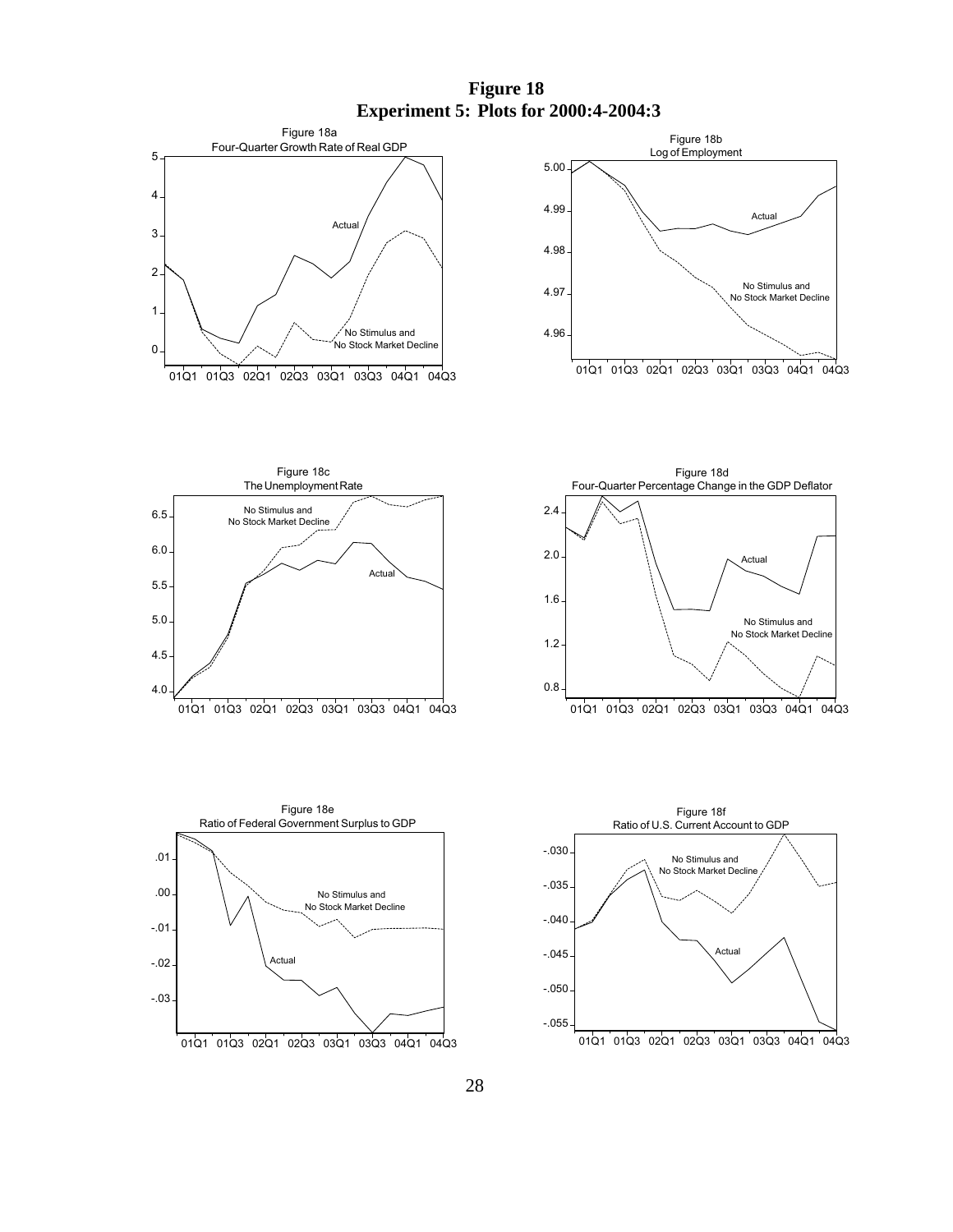5.6 percent lower in experiment 4 using the actual stock market decrease. The fall in the stock market is thus estimated to have led employment to be  $1.4 (= 5.6)$ - 4.2) percent lower than otherwise. Also, the fall is estimated to have led the unemployment rate to be 1.6 percentage points higher and the government budget to worsen by 0.7 percent of GDP.

The sixth experiment estimates the effects on the economy from the fall in U.S. exports. This experiment is more complicated to perform because U.S. exports,  $EX$ , is endogenous.  $EX$  is determined by the other countries' import demands for U.S. goods and services, which are endogenous in the MC model. To perform this experiment the import demands from Canada, Japan, France, Germany, Italy, and the United Kingdom were taken to be exogenous and imports for these countries were raised to correspond to an increase in  $EX$  such that the ratio of  $EX$  to potential real output was equal to its value in 2000:3, as shown in Figure 12. In other words, demand from these six countries was exogenously increased to correspond to the desired increase in EX.

The sixth experiment combines the  $EX$  changes and the no stimulus changes. Figure 19 and Table 3 present results. In this case employment is 2.9 percent lower in 2004:3, which compares to 5.6 percent lower in experiment 4 using the actual export values. The fall in exports is thus estimated to have led employment to be 2.7 percent lower than otherwise. Also, the fall is estimated to have led the unemployment rate to be 1.2 percentage points higher and the government budget to worsen by 1.1 percent of GDP.

The seventh experiment is a combination of five and six. Figure 20 and Table 3 present results. Again, the results are roughly additive, which can be seen in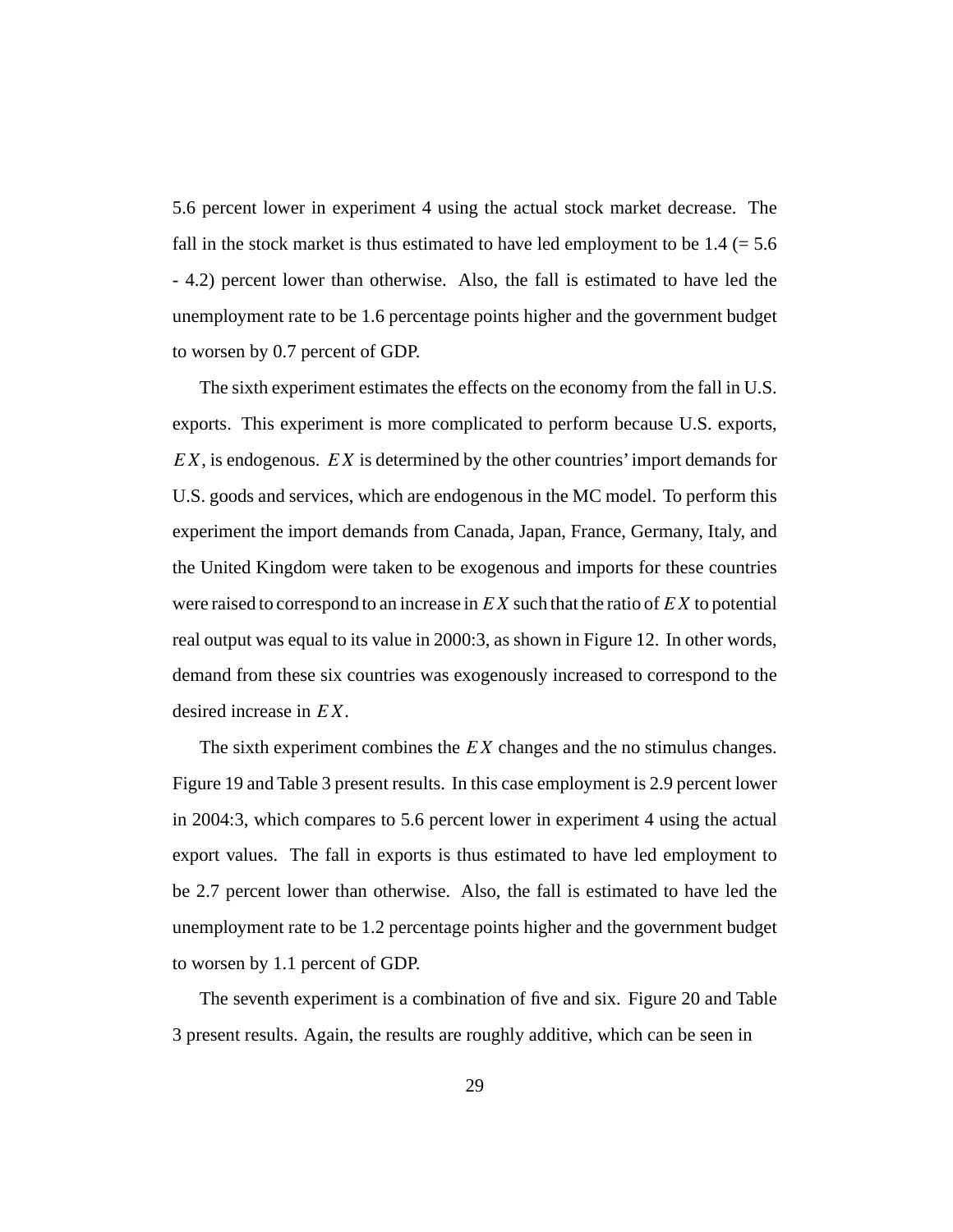**Figure 19 Experiment 6: Plots for 2000:4-2004:3**

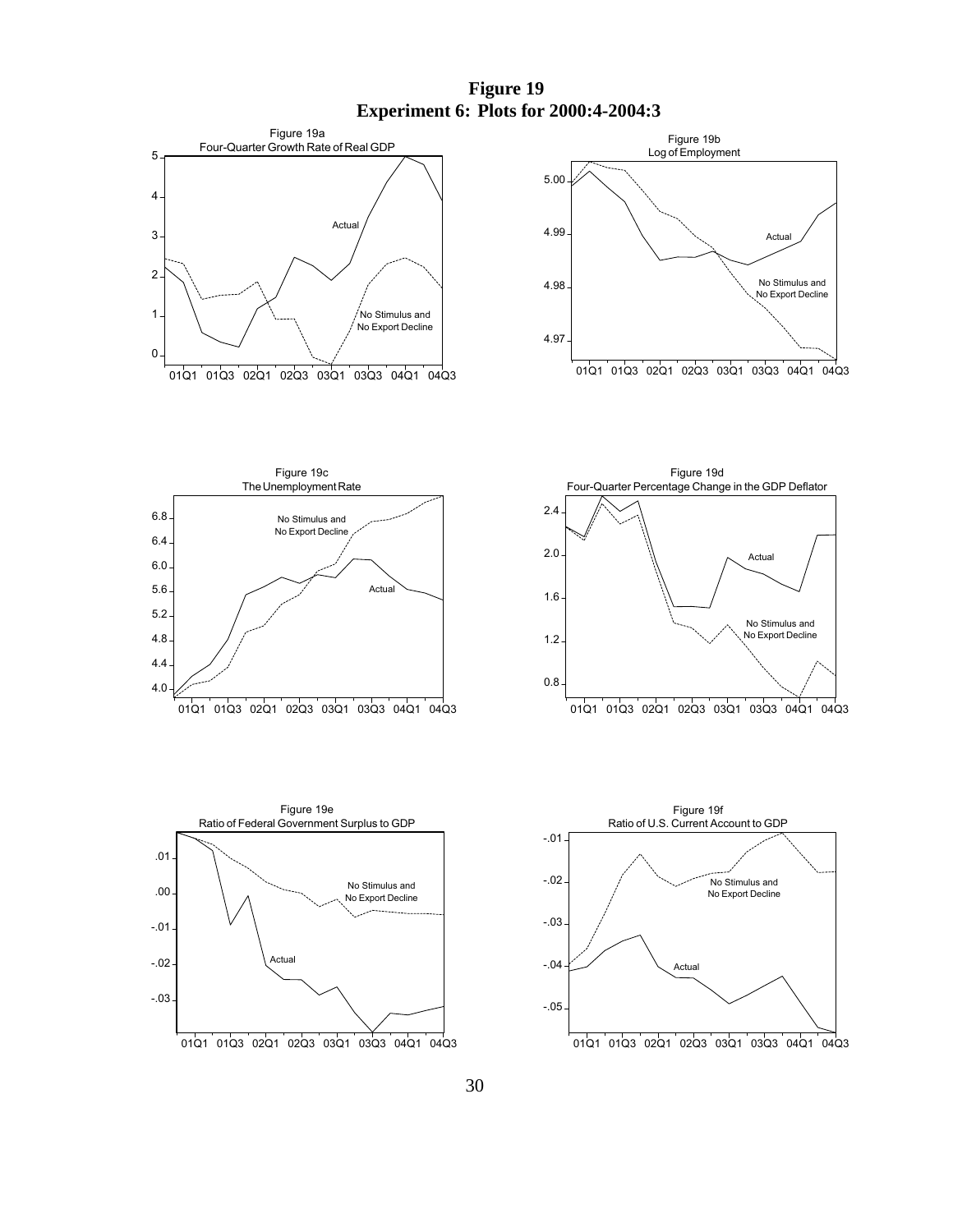**Figure 20 Experiment 7: Plots for 2000:4-2004:3**

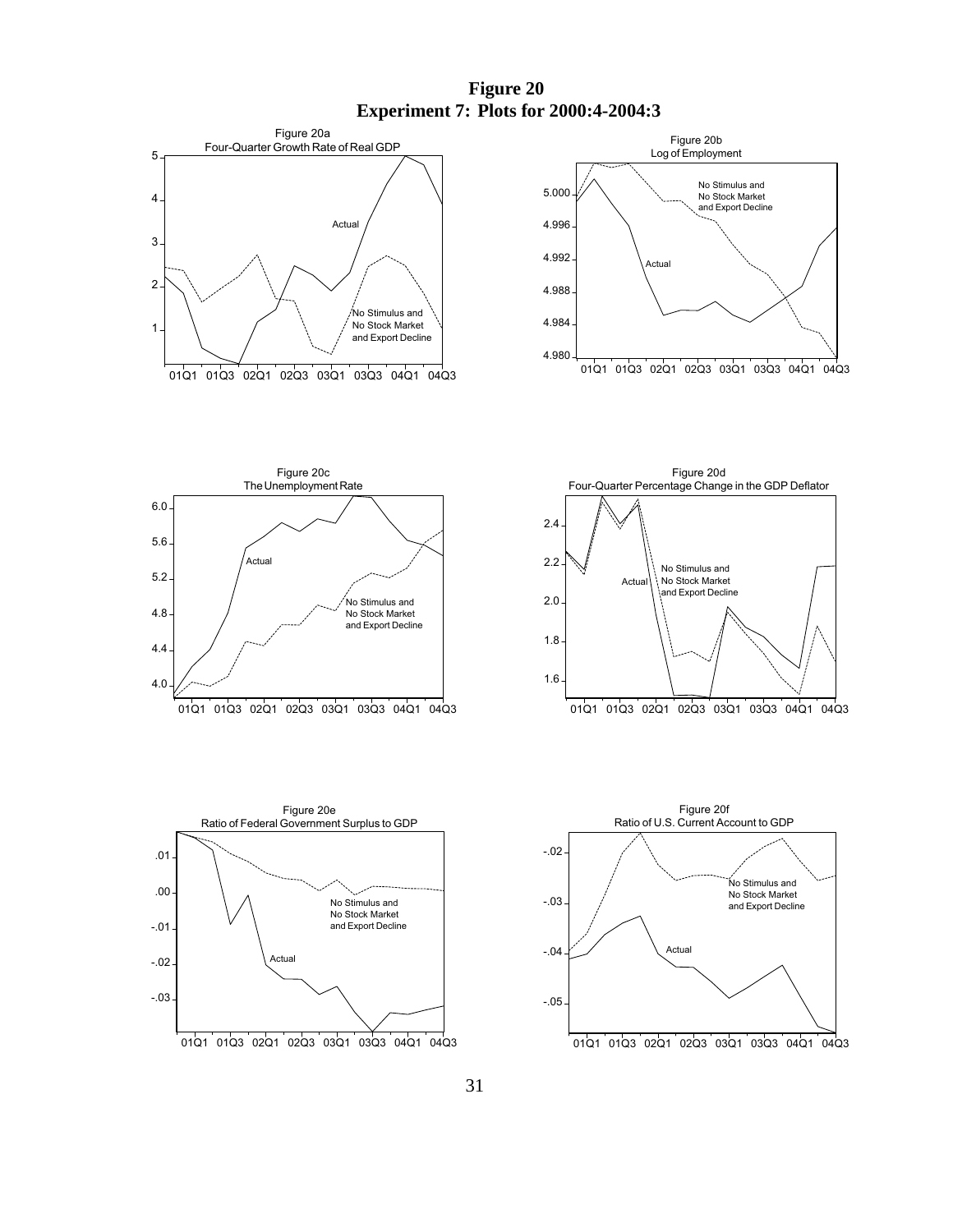Table 3. In this case of no stimulus, no decrease in the stock market, and no decrease in exports, employment is 1.6 percent lower by 2004:3, the unemployment rate is 0.3 percentage points higher, and the government budget has improved by 3.3 percent of GDP.

A useful way to summarize the overall results is to compare Figures 17c and 20c. Figure 17c shows that had there been no policy stimulus the unemployment rate would have risen to a little over 8 percent by 2003:2, whereas the actual rate was about 6 percent. Figure 20c shows that had there been no policy stimulus and also no stock market and export decline, the unemployment rate would have only gradually risen and would have remained below the actual rate until the last quarter, 2004:3. Some policy stimulus would have been needed to keep the unemployment rate from rising, but much less than actually occurred. Figure 20e is also interesting in showing that the federal government budget would have been in surplus or roughly balanced over this period had there been no policy stimulus and no stock market and export decline.

# **6 Conclusion**

The answer in this paper to the question posed in the Introduction, namely why the U.S. economy in the 2000:4–2004:3 period was fairly sluggish in light of the large expansionary fiscal and monetary policies, is that there were large negative effects from the decline in the stock market and exports that needed to be offset. The answer is not that there were large structural changes in the economy or systematic bad shocks, since none were found. There is also no evidence that the tax cuts were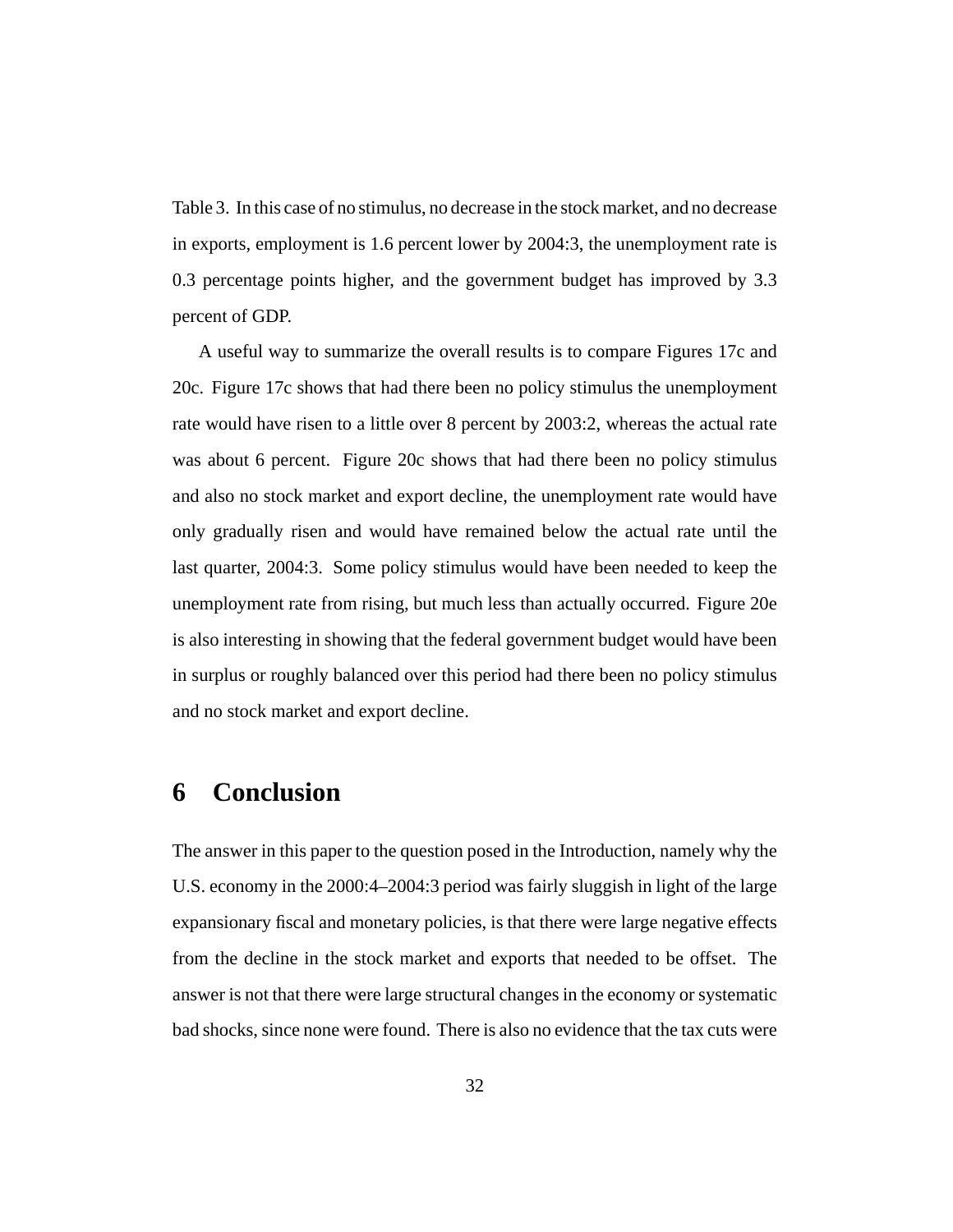less stimulative than they otherwise would have been because of after-tax income distribution effects.

The analysis in this paper has taken the decline in the stock market and exports to be exogenous. Whatever led to household wealth falling by \$6.958 trillion between 2000:4 and 2002:3 is not explained. The decline in U.S. exports is also not explained. It is interesting, as noted in the Introduction, that the timing of the decline in exports matches closely the timing of the stock market decline. Between 2000:4 and 2002:1, U.S. exports of goods and services declined \$120.4 billion in real terms (2000 dollars). Of this, \$79.6 billion was in exports of capital goods, except automotive, and \$12.0 billion was in durable industrial supplies and materials. The decline in travel (mostly foreign tourism in the United States) was \$15.8 billion. The events of 9/11 undoubtedly contributed to this decline in travel, although travel was not the main source of the overall decline in exports. Much of the overall decline would appear to be a decrease in capital investment abroad, and this decrease could have been affected by the generally worldwide decline in stock prices. If much of the decrease in capital investment was due to the decline in stock prices, then the decline in stock prices is the main source of the sluggish post boom period. In this case only the stock market decline need be considered to be taken as exogenous.

The results in this paper are similar to those in Fair (2004a) except with the opposite sign. In this earlier paper most of the unusual features of the U.S. economy in the last half of the 1990s were attributed to the huge increase in stock prices. (Remember from Section 5 that the increase in household wealth between 1995:1 and 2000:3 was \$13.557 trillion.) In the present paper much of the unusual features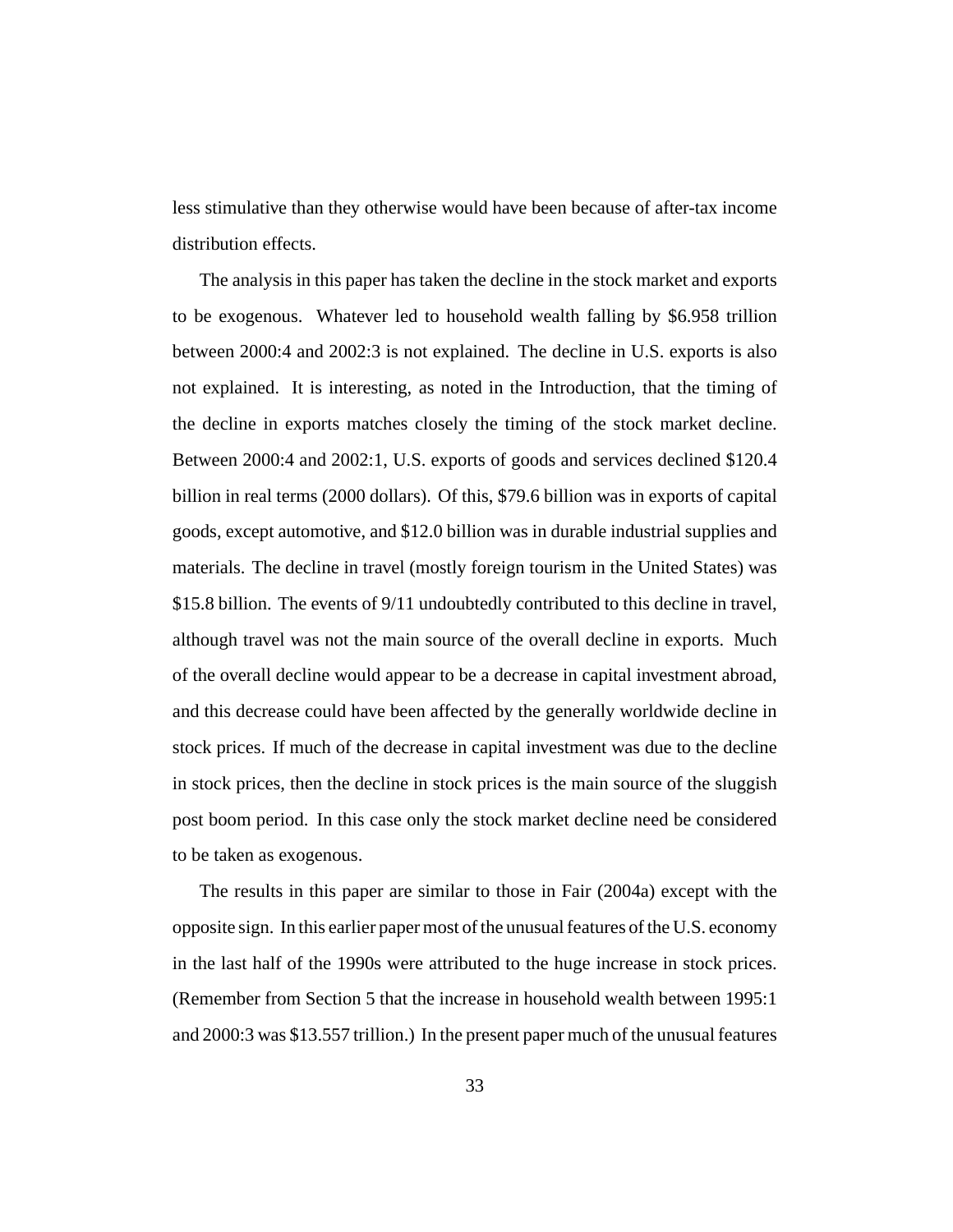of the economy in the first part of the 2000s are attributed to the huge decrease in stock prices, especially if much of the export decline was a result of the stock market decline.

The main point of these two papers is reflected in Figures 11 and 13. Had the stock market from 1995 on grown at its historically average rate rather than the actual rates in the figures, the MC model says that the economy would have been much different. The wealth effects both going up and going down are estimated to be quite large. No explanation is offered in these two papers as to why the stock market boomed in the last half of the 1990s and fell substantially after that. It seems highly unlikely that an econometrically estimated equation can be found that explains much of this variance. With hindsight, however, it is interesting to speculate whether monetary policy could have stopped the stock market boom in the late 1990s. Although this paper and the earlier one have no answer to this question because the stock market is not explained, the results do show that the quantitative effects of not stopping the boom if it could have been stopped were very large.

Finally, a note about the use of the MC model. A structural macroeconometric model like the MC model is needed to perform the kinds of experiments in this paper. VAR models are not detailed and structural enough. Calibrated models, while structural in one sense, are not detailed enough regarding tax-rate, wealth, and export effects to allow the present experiments to be performed. The MC model is fully estimated, and it incorporates all the main macroeconomic links among countries and within the United States. It is structural in that economic theory has been used to guide the specification of the equations. The estimated